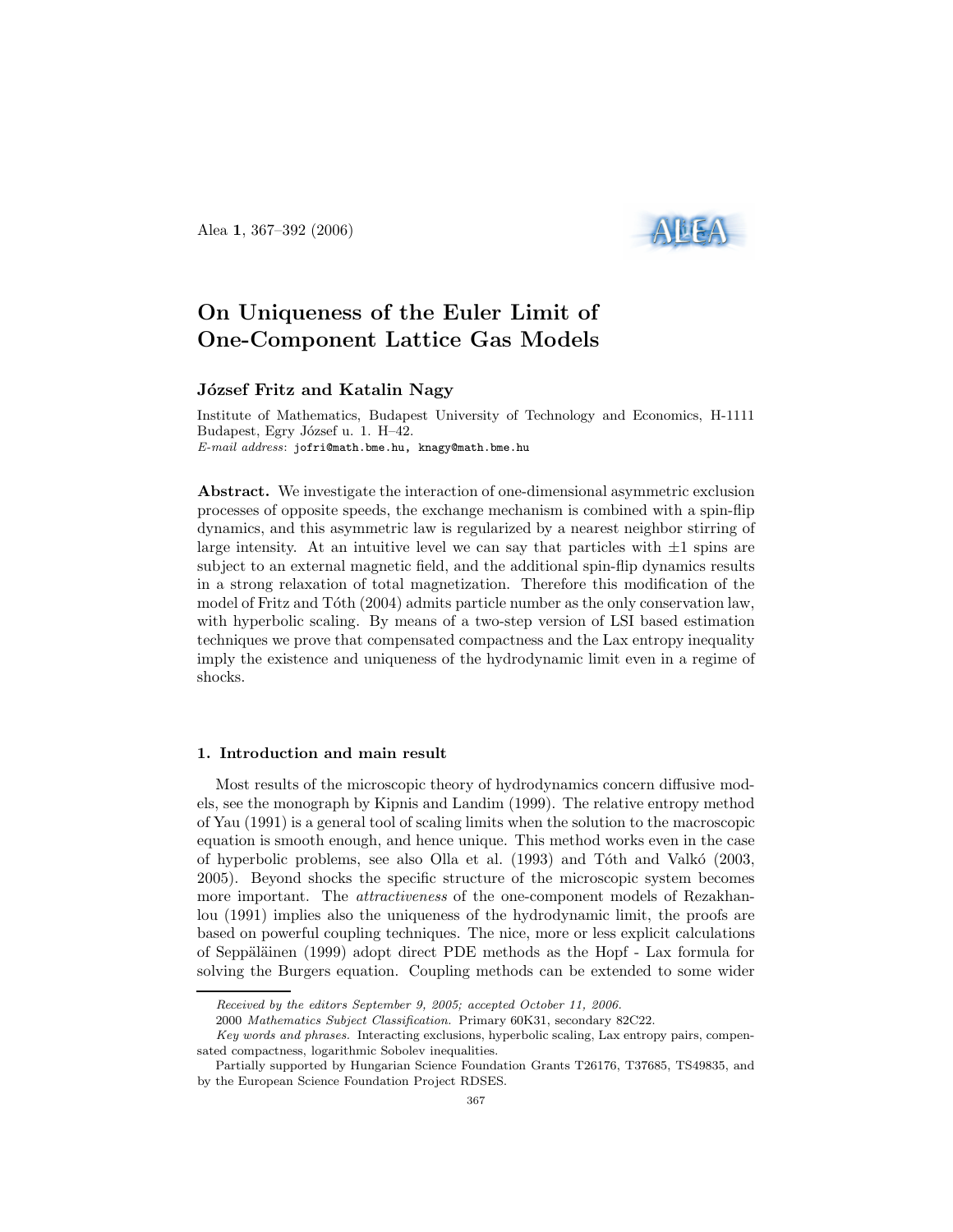classes of one-component sytems with a more general order preserving structure Seppäläinen (2000); Rezakhanlou (2002), see also Bahadoran (2004) for a synthesis and survey of such models with some further references.

In the last few years several efforts Fritz  $(2001, 2004)$ ; Fritz and Tóth  $(2004)$ have been done to derive the hydrodynamic limit of microscopic systems with a hyperbolic structure via *compensated compactness*. This fairly general method is not restricted to one-component systems allowing coupling. The stochastic version of compensated compactness yields existence of the limit along subsequences: all limit distributions of the scaled process are concentrated on a set of weak solutions to the macroscopic equations, the question of uniqueness of the limit is more problematic. To select the physically admissible element from the set of weak solutions, an entropy condition like that of Oleinik  $(1957)$  or Kružkov  $(1970)$  is needed; the latter can really be verified in the case of attractive and order preserving systems Rezakhanlou (1991); Bahadoran (2004). The asymmetric Ginzburg-Landau model of Fritz (2004) is attractive in the case of a convex potential only, the general problem has not been solved there. The two-component system of Fritz and Tóth (2004) is certainly not attractive or order preserving, we do not see any effective way of coupling in that case. Let us remark at this point that uniqueness of solutions to systems of conservation laws is difficult even at the level of partial differential equations, see the monograph of Bressan (2000) for a survey. These Oleinik type conditions of uniqueness are not easy to verify in the case of microscopic models, we have no results in this direction.

The situation is much better when we are facing with a single conservation law, even the weak version (2.16) of the Lax entropy inequality is sufficient for uniqueness of weak solutions to a single conservation law, see Kružkov's classical result as stated and proven in Bressan (2000): Theorem 6.2 and its Corollary 6.1. The result of A. Vasseur (2001) is also applicable, he proves existence of a strong trace of weak solutions on the  $t = 0$  line under the *weak entropy condition* (2.16). Moreover, if the flux of a single conservation law in one space dimension is strictly convex, then the weak entropy condition for one strictly convex entropy is sufficient for weak uniqueness, see Panov (1994); De Lellis et al. (2004). This nice result implies also that the rate function Varadhan (2004) of large deviations for the totally asymmetric exclusion process has a unique minimum: the entropy solution to the Burgers equation. On the other hand, the initial condition of the DiPerna uniqueness theorem (DiPerna, 1985) for measure valued solutions has considerably been relaxed by Gallouët and Herbin  $(1993)$ , cf. Rezakhanlou  $(1991)$  and the discussion after (2.12).

In this paper we prove existence and uniqueness of the hydrodynamic limit for a non-attractive hyperbolic model having only one conservation law. There are several models of this kind, for example asymmetric exclusion where a particle jumps to the nearest vacant site. These dynamics do not allow coupling unless the jump rate is a non-increasing function of the jump length, see Bahadoran (2004) for a fairly general exposition and discussion. The treatment of this problem might not require ideas that go far beyond Fritz (2001). Some other classes of lattice models with one or more conservation laws have been introduced and investigated by means of the relative entropy method in Tóth and Valkó  $(2003, 2005)$ ; the system of interacting exclusions that we have studied in Fritz and Tôth  $(2004)$ was proposed as a basic example in Tóth and Valkó (2003). Here we investigate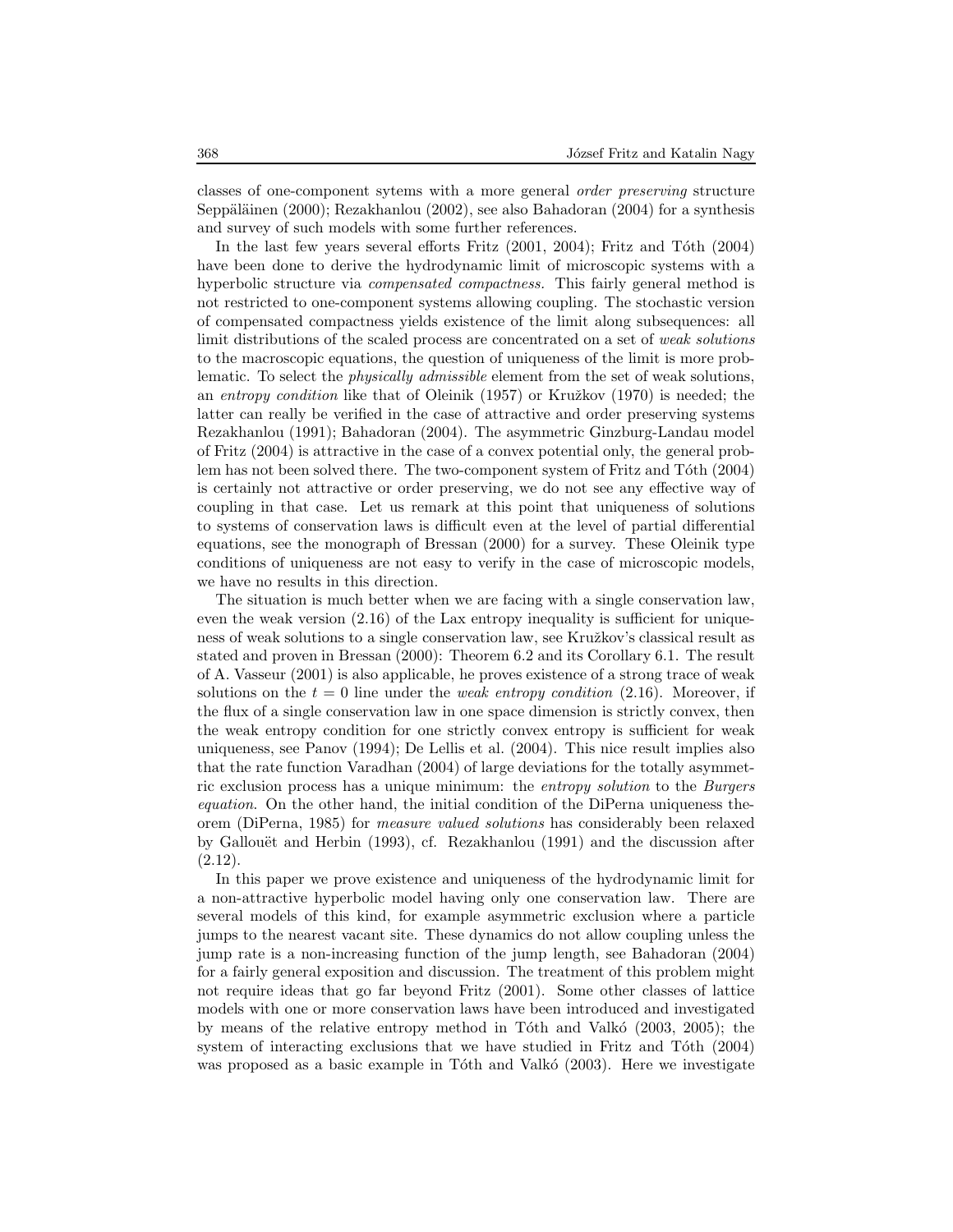and  $\omega^k$ 

this model with an additional relaxation mechanism. In the spirit of the theory of shock waves, instead of the usual assumption of periodic boundary conditions, we consider the system on the infinite line, results of Fritz and Toth (2004) can also be extended in this way.

1.1. The model. The configuration space of the system is defined as  $\Omega := \{-1, 0, +1\}^{\mathbb{Z}},$ it is equipped with the usual product topology and the associated Borel structure. For example,  $\mathcal{F}_n$  denotes the  $\sigma$ -field generated by the variables  $\{\omega_k : |k| \leq n\}$ . In view of the physical interpretation,  $\omega_k = 0$  means a vacant site  $k \in \mathbb{Z}$ , otherwise we have a  $\pm 1$  spin there. Due to the external field, particles of spin  $+1$  jump to the right, −1 particles jump to the left, both at a unite rate with full exclusion. When particles of opposite spins meet, they are exchanged at rate 2, thus the generator,  $\mathcal{L}_{o}$  of this component of the evolution is acting on cylinder functions  $\varphi$  as

$$
\mathcal{L}_o \varphi(\omega) := \sum_{b \in \mathbb{Z}_*} c_b(\omega) \left( \varphi(\omega^b) - \varphi(\omega) \right) , \qquad (1.1)
$$

where  $\mathbb{Z}_{*}$  is the set of bonds  $b = (k, k + 1)$  of  $\mathbb{Z}_{*}$ ,

$$
c_b(\omega) := \frac{1}{2} \left( \omega_k^2 + \omega_{k+1}^2 - \omega_k^2 \omega_{k+1}^2 - \omega_k \omega_{k+1} + \omega_k - \omega_{k+1} \right),\,
$$

and  $\omega^b$  is obtained from  $\omega \in \Omega$  by exchanging  $\omega_k$  and  $\omega_{k+1}$ ; the rest of the configuration is not altered. Notice that the actual value of  $c_b$  is irrelevant if  $\omega_k = \omega_{k+1}$ ;  $c_b$  of  $(1.1)$  can be replaced with

$$
\tilde{c}_b(\omega) := \frac{1}{2}(\omega_k^2 + \omega_{k+1}^2 + \omega_k - \omega_{k+1}).
$$

 $\mathcal{L}_o$  is the main, asymmetric component of the evolution law investigated in Fritz and Tôth (2004), it preserves both particle number  $N \sim \sum \omega_k^2$  and total magnetization  $M \sim \sum \omega_k$ . Due to the suitable choice of jump rates, all translation invariant product measures on  $\Omega$  are stationary states for  $\mathcal{L}_o$ .

The Glauberian, spin-flip component of the evolution sends  $\omega_k = 1 \rightarrow -\omega_k = -1$ at rate  $1 - \kappa$ , and the rate of a transition  $\omega_k = -1 \rightarrow -\omega_k = +1$  is  $1 + \kappa$ , where  $\kappa \in \mathbb{R}$  is a fixed parameter,  $|\kappa| < 1$  . The associated generator reads as

$$
\mathcal{G}_{\kappa}\varphi(\omega) := \sum_{k \in \mathbb{Z}} c_k(\omega) \left( \varphi(\omega^k) - \varphi(\omega) \right) ,
$$
\n
$$
:= \frac{1 - \kappa}{\omega^2 + \omega^2} \left( \frac{\omega^2}{\omega^2} + \frac{1 + \kappa}{\omega^2} \left( \frac{\omega^2}{\omega^2} - \omega \right) \right) = \omega^2 - \kappa \omega^2.
$$
\n(1.2)

$$
c_k(\omega) := \frac{\omega_k^2 + \omega_k + \frac{\omega_k^2}{2}(\omega_k^2 - \omega_k) = \omega_k^2 - \kappa \omega_k,
$$
  
and  $\omega^k$  is obtained from  $\omega$  by changing the sign of  $\omega_k$ ; other spins remain as before  
the flip. Conservation of total magnetization is violated by  $\mathcal{G}_k$ , but the number

of particles is preserved, thus we get a one-parameter family  $\lambda_{\rho}$ ,  $0 < \rho < 1$  of stationary product measures specified by  $\lambda_{\rho}[\omega_k^2 = 1] = \rho$  and  $(1 - \kappa)\lambda_{\rho}[\omega_k = 1] =$  $(1 + \kappa)\lambda_{\rho}[\omega_k = -1]$ , i.e. the equilibrium expectation of  $\omega_k$  is just  $\lambda_{\rho}(\omega_k) = \kappa \rho$ . The full generator of the process is now defined as  $\mathcal{L} = \mathcal{L}_{o} + \alpha \mathcal{G}_{\kappa} + \sigma \delta$ , where  $\alpha$ and  $\sigma$  are nonnegative parameters to be specified later,

$$
\mathcal{S}\varphi(\omega) := \sum_{b \in \mathbb{Z}_*} \left( \varphi(\omega^b) - \varphi(\omega) \right) . \tag{1.3}
$$

From a technical point of view, it is very important that  $\sigma$ , the intensity of stirring goes to  $+\infty$  during the scaling procedure. An *elliptic perturbation* like  $\sigma$ S is widely employed in the theory and practice of hyperbolic systems of conservation laws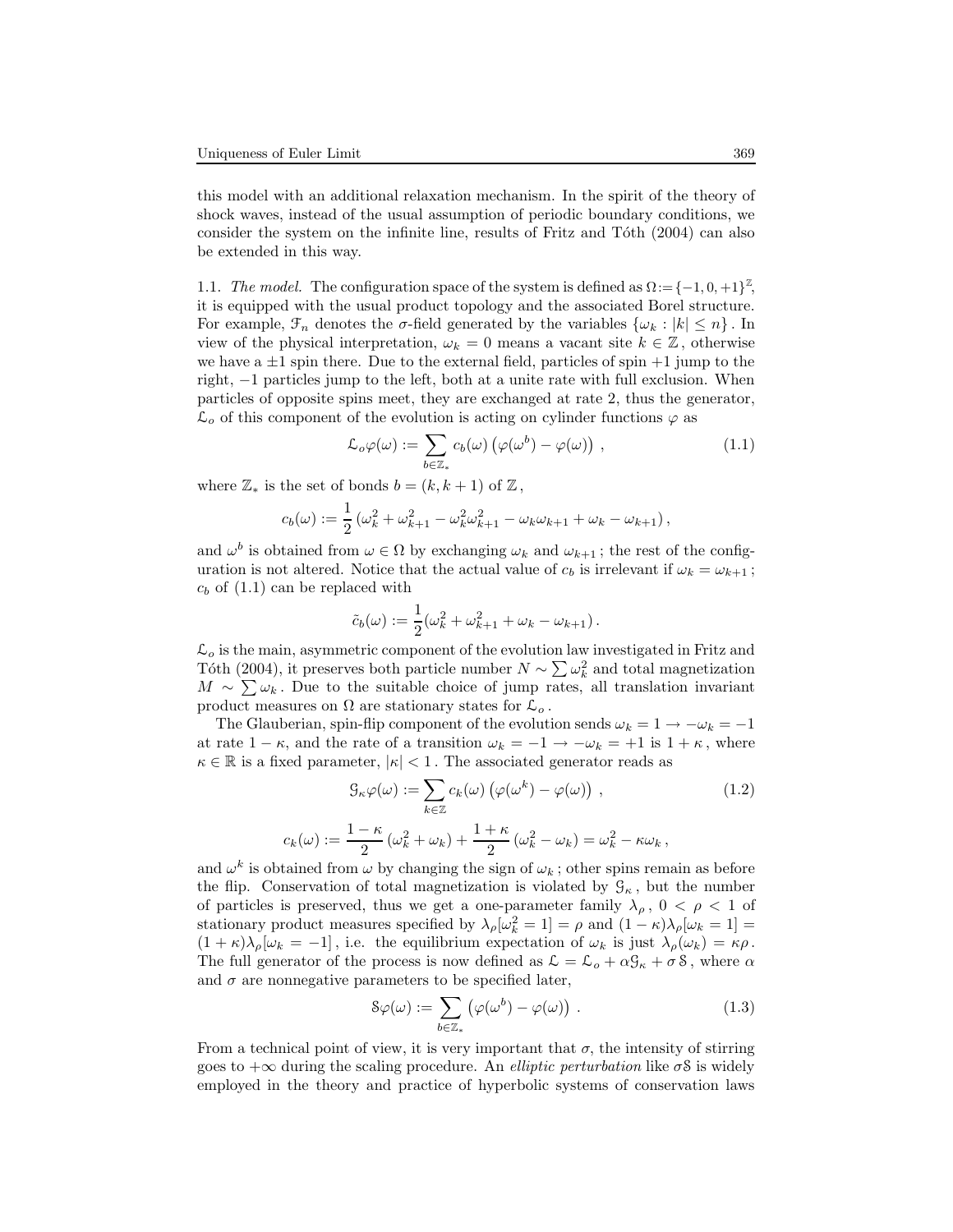DiPerna (1983, 1985); Bressan (2000); Dafermos (2000); Serre (2000) to regularize approximate solutions; the method of vanishing viscosity is perhaps the most transparent analogy. Of course, the stirring modifies the microscopic evolution in a radical way, but it does not affect the macroscopic behavior of the system, see Fritz  $(2001, 2004)$ ; Fritz and Tóth  $(2004)$ ; Tóth and Valkó  $(2005)$ . Unfortunately, we only have sufficient conditions on the strength  $\sigma$  of this *artificial viscosity*. The speed  $\alpha$  of spin flips is almost arbitrary, we only need that it does not go to zero too fast. Another version of this model preserving total spin is mentioned at the end of the paper.

1.2. Discussion. Although coupling techniques are not applicable to the process generated by  $\mathcal{L}$ , it is very convenient to have product measures as its stationary states. More precisely, calculations of the next section imply that every translation invariant stationary measure is a superposition of product measures of type  $\lambda_{\rho}$  defined above. Since "conserved quantity" is a loose term, this is the precise meaning of the statement that we have only one conservation law, namely that of particle number. Indeed, according to the theory of Gibbs random fields, see Kipnis and Landim (1999) also for the basic notions of the theory of hydrodynamic limits, the measures  $\lambda_{\rho}$  are associated with the number of particles. Nevertheless, the description of stationary states does not play an explicit role in the forthcoming calculations, but it is really helpful in understanding what is going on.

Let  $\eta_k := \omega_k^2$  denote our distinguished variable, and consider the microscopic current  $\mathbf{j}_k$  of particle number along a bond  $b = (k, k + 1)$ , i.e.  $\mathcal{L}\eta_k = \mathbf{j}_{k-1} - \mathbf{j}_k$ . Since  $\mathcal{G}_{\kappa} \omega_k^2 = 0$ ,  $\mathbf{j}_k = \mathbf{j}_k^o + \sigma \mathbf{j}_k^s$ ,

$$
\mathbf{j}_{k}^{o}(\omega) := c_{b}(\omega)(\eta_{k} - \eta_{k+1}) = \frac{1}{2}(\omega_{k} + \omega_{k+1} - \omega_{k}\eta_{k+1} - \eta_{k}\omega_{k+1} + \eta_{k} - \eta_{k+1}), \quad (1.4)
$$

and  $\mathbf{j}_{k}^{s}(\omega) := \eta_{k} - \eta_{k+1}$ . In view of the *principle of local equilibrium*, see e.g. Kipnis and Landim (1999), as  $\lambda_{\rho}(\omega_k) = \kappa \rho$  and  $\lambda_{\rho}$  is a product measure, a Burgers equation

$$
\partial_t \rho + \kappa \, \partial_x (\rho - \rho^2) = 0 \tag{1.5}
$$

is expected for the hydrodynamic limit of particle density  $\rho(t,x)$ . To understand the claim from a point of view of dynamics, let  $\mathbf{j}_{k}^{\omega}$  denote the flux of magnetization  $\omega$  across a bond  $(k, k + 1)$ ,

$$
\mathbf{j}_{k}^{\omega} = \frac{1}{2} \left( \eta_{k} + \eta_{k+1} - 2\omega_{k}\omega_{k+1} + \omega_{k}\eta_{k+1} - \eta_{k}\omega_{k+1} + (2\sigma + 1)(\omega_{k} - \omega_{k+1}) \right).
$$

Since  $\mathcal{G}_{\kappa}\omega_k = 2\kappa\eta_k - 2\omega_k$ ,  $w_k := \kappa\eta_k - \omega_k$  satisfies

$$
\mathcal{L}w_k + \kappa \left(\mathbf{j}_k - \mathbf{j}_{k-1}\right) - \left(\mathbf{j}_k^{\omega} - \mathbf{j}_{k-1}^{\omega}\right) = -2\alpha w_k, \qquad (1.6)
$$

a balance equation with a relaxation term on its right hand side. In the procedure of hydrodynamic limit time is speeded up, thus w should vanish in a mean sense. Of course, the materialization of this argument at the microscopic level requires additional tools. Just as in Fritz and Tôth  $(2004)$ , first we apply the logarithmic Sobolev inequality due to stirring S . The argument is then completed by substituting block averages of  $\omega$  with those of  $\kappa\eta$  via a second LSI related to the Glauberian generator  $\mathcal{G}_{\kappa}$ .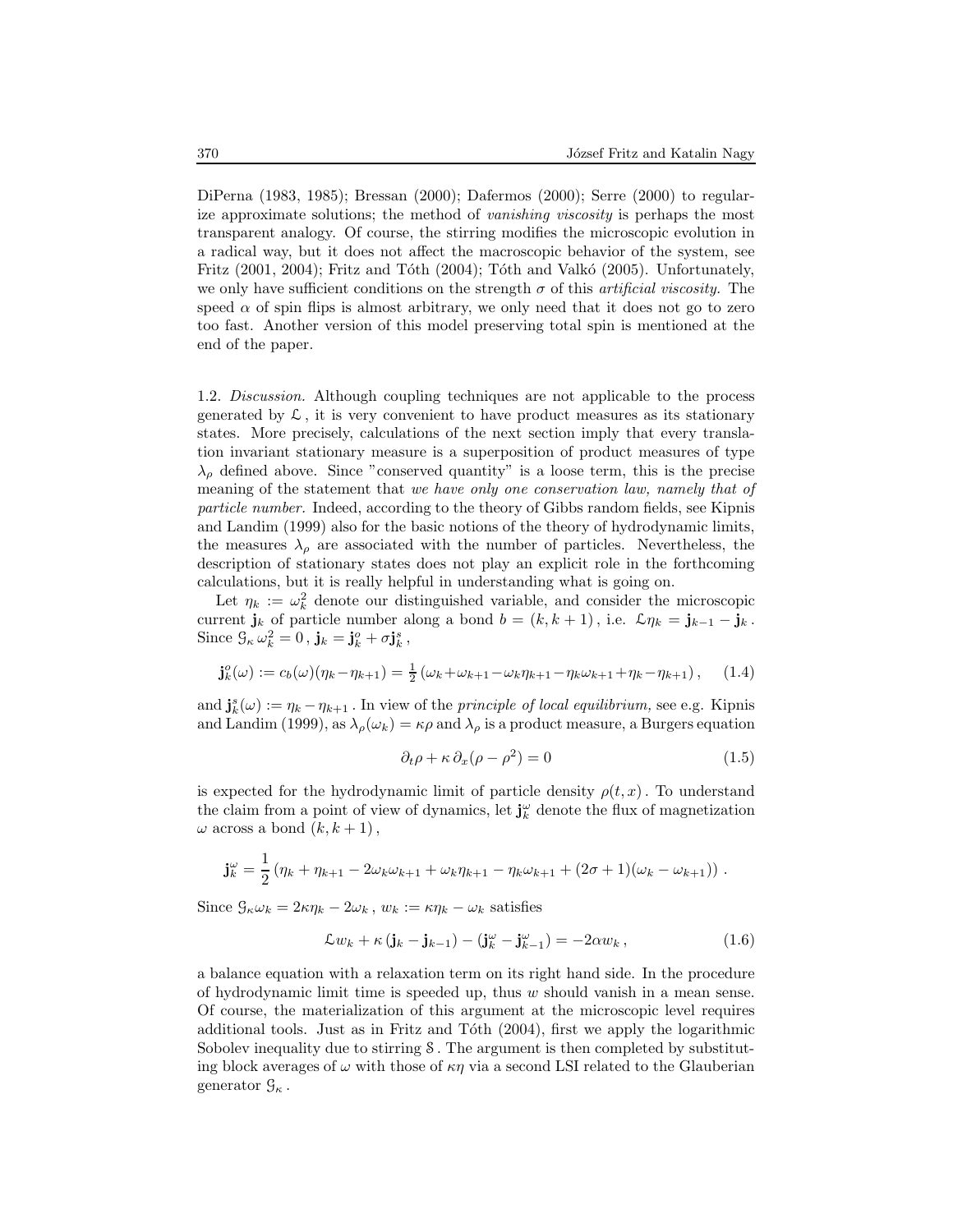1.3. Main result. It is well known that the Burgers equation develops shocks, and uniqueness of weak solutions breaks down at the same time, thus we must be careful with definitions. A locally integrable  $\rho : \mathbb{R}^2_+ \mapsto [0, 1]$  is a weak solution to  $(1.5)$  with initial value  $\rho_0 \in L^\infty(\mathbb{R})$  if

$$
\int_0^\infty \int_{-\infty}^\infty \left(\rho \psi_t' + (\kappa \rho - \kappa \rho^2) \psi_x'\right) dx dt + \int_{-\infty}^\infty \psi(0, x) \rho_0(x) dx = 0 \tag{1.7}
$$

for all  $\psi \in C_c^1(\mathbb{R}^2)$ . The notion of Lax entropy plays a fundamental role in the study of weak solutions. A couple  $h, J \in C^1(\mathbb{R})$  is called a Lax entropy pair if  $J'(\rho) = \kappa (1 - 2\rho) h'(\rho)$ , that is  $\partial_t h(\rho) + \partial_x J(\rho) = 0$  along classical solutions. A measurable and bounded  $\rho(t, x)$  is a weak entropy solution to  $\partial_t \rho + \kappa \partial_x (\rho - \rho^2) = 0$ with initial data  $\rho_0$  if

$$
\int_0^\infty \int_{-\infty}^\infty \left( h(\rho)\psi_t' + J(\rho)\psi_x' \right) dx \, dt + \int_{-\infty}^\infty h(\rho_0(x))\psi(0, x) \, dx \ge 0 \tag{1.8}
$$

for all compactly supported  $0 \leq \psi \in C_c^1(\mathbb{R}^2)$  and entropy pairs  $(h, J)$  with h convex. Since  $h(\rho) \equiv \rho$  and  $h(\rho) \equiv -\rho$  are both convex, all weak entropy solutions are weak solutions in the usual sense. Convexity of an entropy pair  $(h, J)$  means that h is a convex function.

At any level  $\varepsilon > 0$  of scaling, the simplest version of the empirical process of particle density is defined as  $\rho_{\varepsilon}(t,x) := \eta_k(t/\varepsilon) = \omega_k^2(t/\varepsilon)$  if  $|x - \varepsilon k| < \varepsilon/2$ , and

$$
R_{\varepsilon}(\psi) := \int_0^\infty \int_{-\infty}^\infty \psi(t, x) \, \rho_{\varepsilon}(t, x) \, dx \, dt \tag{1.9}
$$

is the scaled density field, where  $\psi \in C_c(\mathbb{R}^2)$  is compactly supported. The initial conditions are specified in terms of a family  $\mu_{\varepsilon,0}$  of probability measures, we are assuming that

$$
\lim_{\varepsilon \to 0} \int_{-\infty}^{\infty} \varphi(x) \, \rho_{\varepsilon}(0, x) \, dx = \int_{-\infty}^{\infty} \varphi(x) \, \rho_0(x) \, dx \tag{1.10}
$$

in probability for all  $\varphi \in C_c(\mathbb{R})$ , where  $0 \leq \rho_0 \leq 1$  is a given measurable function. Here and below a subscript "c" refers to compactly supported functions,  $\mathbb{R}_+ :=$  $[0, +\infty)$ ,  $\mathbb{R}^2_+ := \mathbb{R}_+ \times \mathbb{R}$  and  $C^1_{co}(\mathbb{R}^2_+)$  is the space of continuously differentiable  $\psi : \mathbb{R}^2 \to \mathbb{R}$  with compact support in the interior of  $\mathbb{R}^2_+$ . In its simplest form, our main result can be stated as

**Theorem 1.1.** Suppose (1.10) and specify  $\sigma = \sigma(\varepsilon)$  and  $\alpha = \alpha(\varepsilon)$  such that  $\varepsilon\sigma(\varepsilon)\to 0$  but  $\varepsilon\sigma^2(\varepsilon)\to +\infty$ , while  $\sigma(\varepsilon)\alpha(\varepsilon)\to +\infty$  as  $\varepsilon\to 0$ . Then

$$
\lim_{\varepsilon \to 0} R_{\varepsilon}(\psi) = \int_0^\infty \int_{-\infty}^\infty \psi(t, x) \rho(t, x) \, dx \, dt
$$

in probability for all  $\psi \in C_c(\mathbb{R}^2)$ ; this  $\rho(t,x)$  is the uniquely specified weak entropy solution (1.8) to  $\partial_t \rho + \kappa \partial_x (\rho - \rho^2) = 0$  with initial value  $\rho_0$ .

Compensated compactness yields strong convergence of approximate solutions; an improved version of the above result is discussed at the end of the paper in this spirit. A trivial equation,  $\partial_t \rho = 0$  is obtained when  $\kappa = 0$ , and *diffusive scaling* is the natural one in this particular case. Since the microscopic flux  $j_k$  is not a difference, we have got a non-gradient problem requiring methods of Varadhan (1993) that do not fit into the frames of the paper; we are going to return to this issue elsewhere.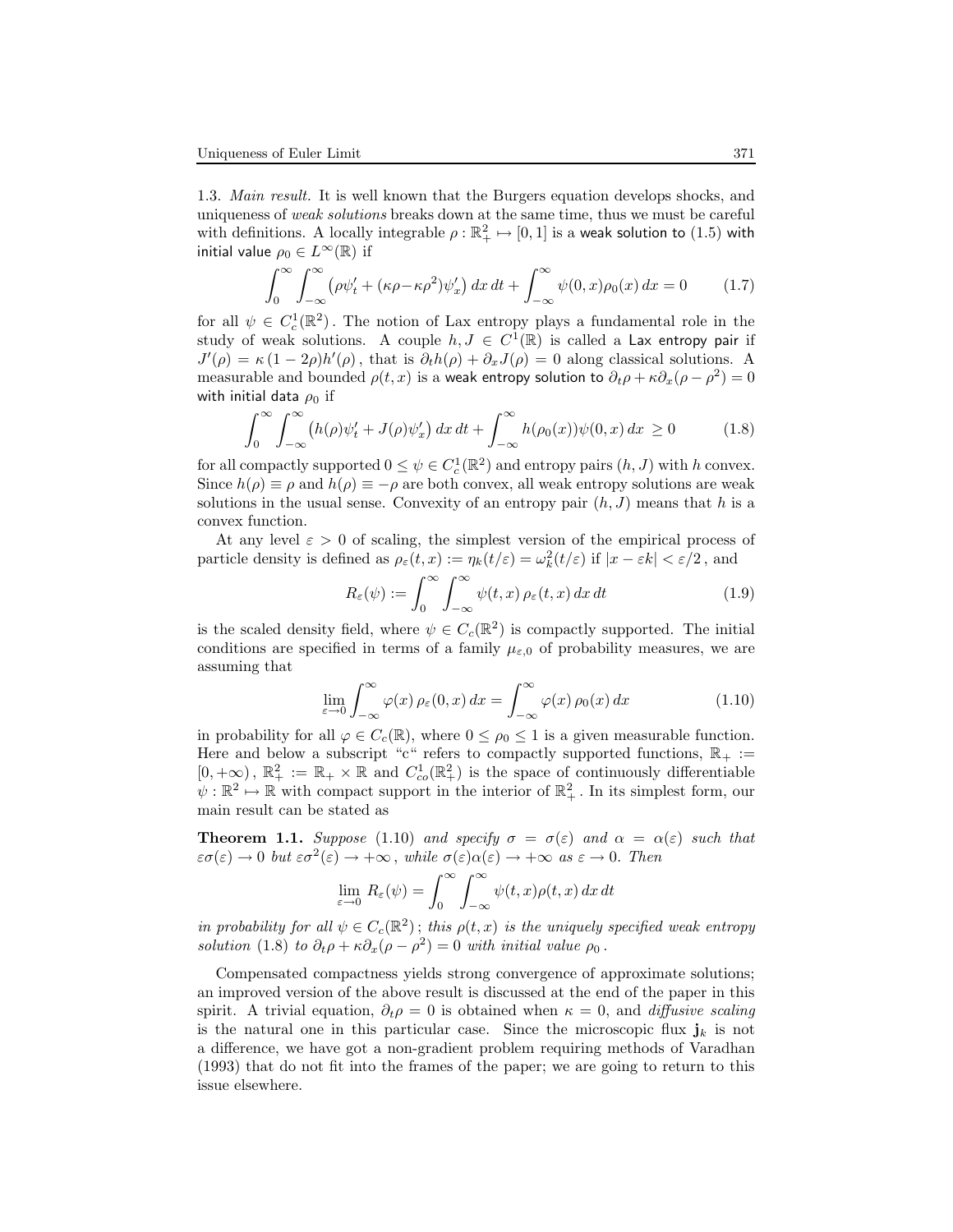#### 2. An outline of the proof

The main ideas of the proof go back to Fritz  $(2001, 2004)$ ; Fritz and Tóth  $(2004)$ , we have to develop compensated compactness and verify the entropy inequality  $(1.8)$ at the microscopic level as  $\varepsilon \to 0$ .

2.1. Block averages. As it is more or less obligatory in the microscopic theory of hydrodynamics, first we rewrite the empirical process in terms of block averages. For  $l \in \mathbb{N}$  and any sequence  $\xi$  indexed by  $\mathbb Z$  set

$$
\bar{\xi}_{l,k} := \frac{1}{l} \sum_{j=0}^{l-1} \xi_{k+j} \quad \text{and} \quad \hat{\xi}_{l,k} := \frac{1}{l^2} \sum_{j=-l}^{l} (l-|j|) \, \xi_{k+j} \,. \tag{2.1}
$$

The smooth averaging  $\hat{\xi}_l$  is used to define a modified empirical process  $\hat{\rho}_{\varepsilon}$  as  $\hat{\rho}_{\varepsilon}(t,x) := \hat{\eta}_{l,k}(t/\varepsilon)$  if  $|x - \varepsilon k| < \varepsilon/2$ , while the usual arithmetic mean,  $\bar{\xi}_l$  is preferred in computing canonical expectations. Compensated compactness, see Murat (1978); Tartar (1979) and DiPerna (1983, 1985); Dafermos (2000); Serre (2000) is a basic key word of the proof, this method yields strong convergence of suitably chosen approximate solutions. A stochastic version of the theory has been initiated in Fritz  $(2001, 2004)$ ; Fritz and Tóth  $(2004)$ . In contrast to diffusive scaling problems, first we prove strong convergence for mesoscopic block averages, see last section: Concluding Remarks. The size  $l = l(\varepsilon)$  of these blocks should be chosen in such a way that

$$
\lim_{\varepsilon \to 0} \frac{\sigma(\varepsilon)}{\varepsilon l^3(\varepsilon)} = 0 \quad \text{and} \quad \lim_{\varepsilon \to 0} \frac{l(\varepsilon)}{\sigma(\varepsilon)} = 0, \tag{2.2}
$$

thus  $\epsilon l^2(\epsilon) \to +\infty$  as  $\epsilon \to 0$ . Since  $\epsilon \sigma(\epsilon) \to 0$  and  $\epsilon \sigma^2(\epsilon) \to +\infty$ ,  $\sigma^2 = o(l^3)$ . We also see that  $(\sigma/\varepsilon)^{1/3} = o(l) = o(\sigma)$ , thus the integer part of  $\varepsilon^{-1/4}\sqrt{\sigma(\varepsilon)}$  is an acceptable choice for l. From now on the block size  $l = l(\varepsilon)$  is specified according to (2.2), and  $\hat{P}_{\varepsilon}$  denotes the distribution of  $\hat{\rho}_{\varepsilon}$  on  $L^2_{\text{loc}}(\mathbb{R}^2_+)$ , the space of locally square integrable functions. This family is tight with respect to the weak topology of  $L^2_{\text{loc}}$ , we have to show that its weak limit exists, and it is concentrated on the unique entropy solution satisfying (1.8) for all convex entropy pairs. Since  $\hat{\rho}_{\varepsilon}(t, \cdot)$ is a stochastically continuous process when  $\varepsilon > 0$  is fixed,  $\hat{P}_{\varepsilon}$  determines the initial distribution of  $\hat{\rho}_{\varepsilon}$ , but this relation might be lost in the hydrodynamic limit.

2.2. *Entropy production*. The microscopic version of entropy production  $X_{\varepsilon}$  =  $\partial_t h + \partial_x J$  is defined as a distribution: for  $\psi \in C_c^1(\mathbb{R}^2)$  and entropy pairs  $(h, J)$ we introduce

$$
X_{\varepsilon}(\psi, h) := -\int_0^\infty \int_{-\infty}^\infty \left( h(\hat{\rho}_{\varepsilon}) \psi_t'(t, x) + J(\hat{\rho}_{\varepsilon}) \psi_x'(t, x) \right) dx dt. \tag{2.3}
$$

This formula follows by a formal integration by part if  $\psi \in C_c^1(\mathbb{R}^2_+)$  and  $\psi(0, x) = 0$  $\forall x \in \mathbb{R}$ . Calculating the stochastic differential of

$$
H_{\varepsilon}(t,\psi,h) := \int_{-\infty}^{\infty} \psi(t,x)h(\hat{\rho}_{\varepsilon}(t,x)) dx \qquad (2.4)
$$

we get a martingale  $M_{\varepsilon}(t, \psi, h)$ , see (4.19), such that

$$
dH_{\varepsilon} = \int_{-\infty}^{\infty} \psi_t'(t, x) h(\hat{\rho}_{\varepsilon}) dx dt + \varepsilon^{-1} \mathcal{L} H_{\varepsilon} dt + dM_{\varepsilon} ,
$$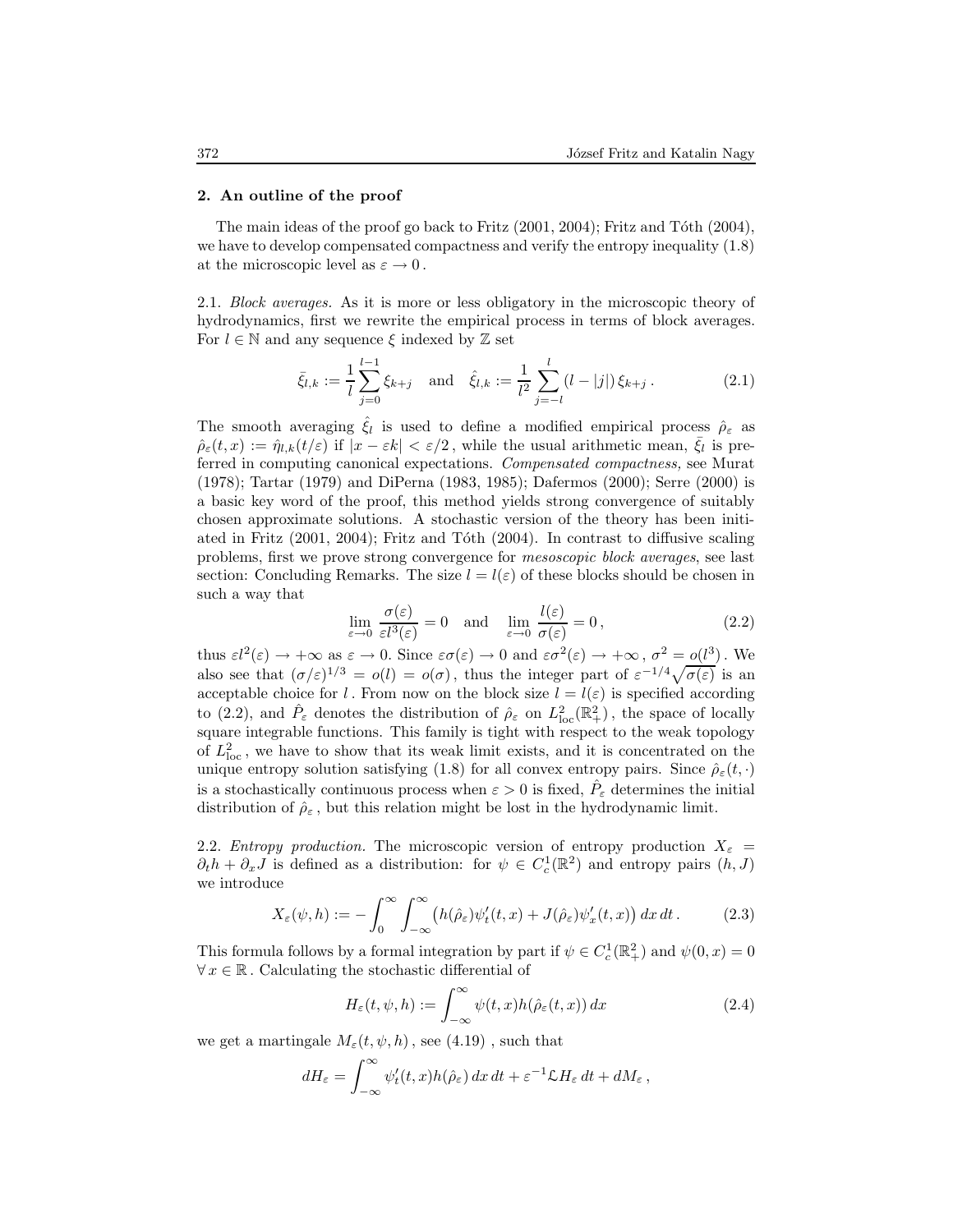whence

$$
X_{\varepsilon}(\psi, h) = H_{\varepsilon}(0, \psi, h) + L_{\varepsilon}(\psi, h) + I_{\varepsilon}(\psi, h) + M_{\varepsilon}(\infty, \psi, h) + N_{\varepsilon}(\psi, h), \quad (2.5)
$$
  
where  $L_{\varepsilon}(\psi, h) = L_{\varepsilon}(\psi, h) + \sigma(\varepsilon)L_{\varepsilon}(\psi, h),$ 

$$
L^o_{\varepsilon}(\psi, h) := \frac{1}{\varepsilon} \int_0^\infty \int_{-\infty}^\infty \psi(t, x) \, \mathcal{L}_o h(\hat{\rho}_{\varepsilon}(t, x)) \, dx \, dt \,, \tag{2.6}
$$

$$
L_{\varepsilon}^{s}(\psi, h) := \frac{1}{\varepsilon} \int_{0}^{\infty} \int_{-\infty}^{\infty} \psi(t, x) \, \delta h(\hat{\rho}_{\varepsilon}(t, x)) \, dx \, dt \,, \tag{2.7}
$$

$$
I_{\varepsilon}(\psi, h) := \frac{1}{\varepsilon} \int_0^{\infty} \int_{-\infty}^{\infty} \psi(t, x) \left( J(\hat{\rho}_{\varepsilon}(t, x)) - J(\hat{\rho}_{\varepsilon}(t, x - \varepsilon)) \right) dx dt,
$$
 (2.8)

and  $N_{\varepsilon}(\psi, h)$  is a numerical error due to the lattice approximation of the space derivative, see (4.4).

The evaluation of  $X_{\varepsilon}$  is quite easy when  $h(\rho) = \rho$  for all  $0 \leq \rho \leq 1$  because  $\mathcal{L}\eta_k$  is a difference of the currents along adjacent bonds, thus rearranging sums by performing discrete integration by parts, the test function nicely absorbs the factor  $\varepsilon^{-1}$  of  $\mathcal L$ . However, a nonlinear entropy is not conserved by the microscopic evolution; in that case we have to do something more to remove the singularity.

The most crucial step of the proof is to show that  $L_{\varepsilon}^o$  and  $I_{\varepsilon}$  cancel each other when  $\varepsilon \to 0$ , that is the Lax entropy is partially conserved in the hydrodynamic limit; this will be shown by means of logarithmic Sobolev inequalities in Section 4. The Glauberian component,  $\alpha(\varepsilon) \mathcal{G}_{\kappa}$  has no contribution to entropy production, the martingale component and the numerical error both vanish as  $\varepsilon \to 0$ . Finally, the viscous perturbation  $\sigma(\varepsilon)$ S is responsible for a preliminary version of the entropy condition (1.8):  $\limsup_{\varepsilon \to 0} X_{\varepsilon}(\psi) \leq 0$  in probability whenever  $0 \leq \psi \in C^2_{co}(\mathbb{R}^2_+)$ and  $h$  is convex. Remember that so far we have considered the empirical process  $\rho_{\varepsilon}$  in  $(0, +\infty) \times \mathbb{R}$  only, the question of initial values is a different issue.

2.3. Measure-valued solutions. The notion of Young measure DiPerna (1983, 1985) is a most convenient tool for the description of all limit distributions of our empirical process  $\hat{\rho}_{\varepsilon}$ . Let  $\Theta$  denote the set of measurable families  $\theta$  of probability measures;  $\theta = {\theta_{t,x}(d\rho)}$  such that  $\theta_{t,x}$  is a probability measure on [0,1] for each  $(t,x) \in$  $\mathbb{R}^2_+$ , and  $\theta_{t,x}(h)$  is a measurable function of  $(t,x)$  if  $h:[0,1]\mapsto \mathbb{R}$  is measurable. The abbreviation  $\theta_{t,x}(h)$  for expectation of a function h with respect to  $\theta_{t,x}$  will frequently be used also later on. We say that  $\theta \in \Theta$  is a measure solution to the macroscopic equation  $\partial_t \rho + \partial_x f(\rho) = 0$  with initial value  $\rho_0$  if

$$
\int_0^\infty \int_{-\infty}^\infty \int_{-\infty}^\infty \theta_{t,x}(d\rho) \left(\rho \psi_t' + f(\rho) \psi_x'\right) dx dt + \int_{-\infty}^\infty \psi(0,x)\rho_0(x) dx = 0 \qquad (2.9)
$$

for all  $\psi \in C_c^1(\mathbb{R}^2)$ . A measurable function  $u : \mathbb{R}_+^2 \mapsto [0, 1]$  is represented by a family  $\theta \in \Theta$  of *Dirac measures* such that  $\theta_{t,x}$  is concentrated on the actual value  $u(t,x)$ of u; this  $\theta$  is called the Young representation of u. Therefore any weak solution is a measure solution.

On the other hand, any  $\theta \in \Theta$  can be identified as a locally finite measure  $m_{\theta}$ by  $dm_{\theta} := dt dx \theta_{t,x}(du)$  on  $\mathbb{X} := \mathbb{R}_+ \times \mathbb{R} \times [0,1]$ ; let  $M_{\theta}(\mathbb{X})$  denote the set of such measures  $m_{\theta}$  equipped with the associated weak topology. In view of the Young representation, our empirical process  $\rho_{\varepsilon}$  can be considered as a random element  $\hat{m}_{\theta,\varepsilon}$  of  $M_\theta(\mathbb{X})$ ; let  $\hat{P}_{\theta,\varepsilon}$  denote its distribution. This family is tight because  $\hat{\rho}_{\varepsilon}$  is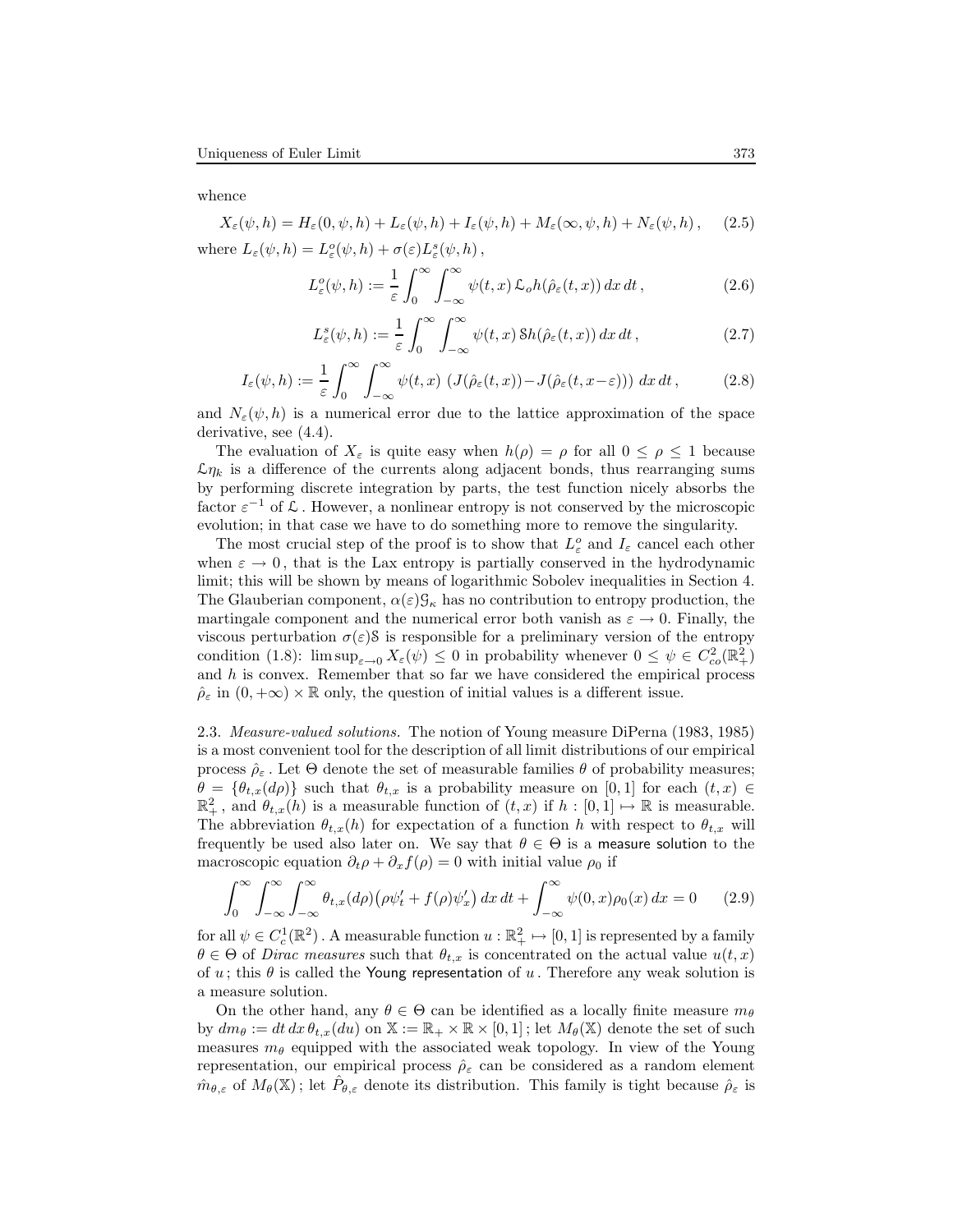bounded, and as we shall see, any of its limit distributions  $\hat{P}_{\theta}$  is concentrated on a set of measure solutions. The uniqueness of measure solutions is more problematic.

The probabilistic evaluation of entropy production yields the Lax inequality in a very weak form, as follows. With probability one with respect to any limit distribution of  $\hat{P}_{\theta,\varepsilon}$  on  $M_{\theta}(\mathbb{X})$  as  $\varepsilon \to 0$ , we have

$$
\int_0^\infty \int_{-\infty}^\infty \left(\theta_{t,x}(h)\psi_t'(t,x) + \theta_{t,x}(J)\psi_x'(t,x)\right) dx dt \ge 0
$$
\n(2.10)

whenever  $(h, J)$  is a convex entropy pair and  $0 \leq \psi \in C_c^1(\mathbb{R}^2_+)$ .

Unfortunately, the initial condition (1.10) does not allow us to include the initial entropy into  $(2.10)$  when h is not linear, while the uniqueness result of Gallouët and Herbin (1993) requires

$$
\int_0^\infty \int_{-\infty}^\infty \left(\theta_{t,x}(h)\psi_t'(t,x) + \theta_{t,x}(J)\psi_x'(t,x)\right) dx dt
$$
  
+ 
$$
\int_{-\infty}^\infty \psi(0,x)h(\rho_0(x)) dx \ge 0
$$
 (2.11)

for all convex entropies and  $0 \leq \psi \in C_c^1(\mathbb{R}^2)$ . For our purposes we ought to have  $(2.11)$  with probability one with respect to any limit distribution  $\hat{P}_{\theta}$  of the Young representation of the empirical process  $\hat{\rho}_{\varepsilon}$ , which can only be derived from the strong initial condition

$$
\lim_{\varepsilon \to 0} \int_{-r}^{r} |\hat{\rho}_{\varepsilon}(0, x) - \rho_0(x)| dx = 0 \quad \text{for all } r > 1 \tag{2.12}
$$

in probability. Although (2.12) is not so bad in the case of stochastic models because we could assume that the initial distributions are well adjusted product measures, cf. Rezakhanlou (1991), we prefer the weaker condition (1.10) and compensated compactness. Indeed, (2.12) does not really simplify the proof, most tools of the next sections are needed in both cases. Moreover, in this setting we get a sharp result: strong convergence of the empirical process  $\hat{\rho}_{\varepsilon}$  to the unique entropy solution.

2.4. Compensated compactness. This technique is used to show that measure solutions are, in fact weak solutions. In view of the stochastic version Fritz (2001, 2004); Fritz and Tóth (2004) of the Tartar–Murat theory of compensated compactness, we have to find a decomposition  $X_{\varepsilon} = Y_{\varepsilon} + Z_{\varepsilon}$ , and some random functionals  $A_\varepsilon(\phi)$ ,  $B_\varepsilon(\phi)$  such that  $A_\varepsilon(\phi)$ ,  $B_\varepsilon(\phi)$  do not depend on  $\psi$ , moreover

$$
|Y_{\varepsilon}(\phi\psi, h)| \le A_{\varepsilon}(\phi) \|\psi\|_{+1} \quad \text{and} \quad \lim_{\varepsilon \to 0} \mathsf{E}A_{\varepsilon}(\phi) = 0, \tag{2.13}
$$

$$
|Z_{\varepsilon}(\phi\psi, h)| \le B_{\varepsilon}(\phi) \|\psi\| \quad \text{and} \quad \limsup_{\varepsilon \to 0} \mathsf{E}B_{\varepsilon}(\phi) < +\infty \tag{2.14}
$$

for each  $\psi \in C_c^1(\mathbb{R}^2)$  and  $\phi \in C_{co}^2(\mathbb{R}^2_+)$ , where  $\|\psi\|$  is the uniform and  $\|\psi\|_2$  is the  $L^2(\mathbb{R}^2)$  norm of  $\psi$ , finally  $\|\psi\|_{+1}$  is the  $H^{+1}$  norm,  $\|\psi\|_{+1}^2 := \|\psi\|_2^2 + \|\psi_t'\|_2^2 + \|\psi_x'\|_2^2$ . Let  $H^{-1}$  denote the dual of  $H^{+1}$  with respect to  $L^2(\mathbb{R}^2)$ ;  $\|\cdot\|_{-1}$  is its norm. (2.13) means that  $Y_{\varepsilon} \to 0$  strongly in  $H_{\text{loc}}^{-1}$ , while (2.14) implies that  $Z_{\varepsilon}$  is locally bounded in the space of signed measures. More precisely, conditions (2.13) and (2.14) imply tightness of the underlying probability distributions, therefore the Skorohod embedding theorem allows us to realize the process on a huge probability space in such a way that convergence of all processes that are involved in the argument,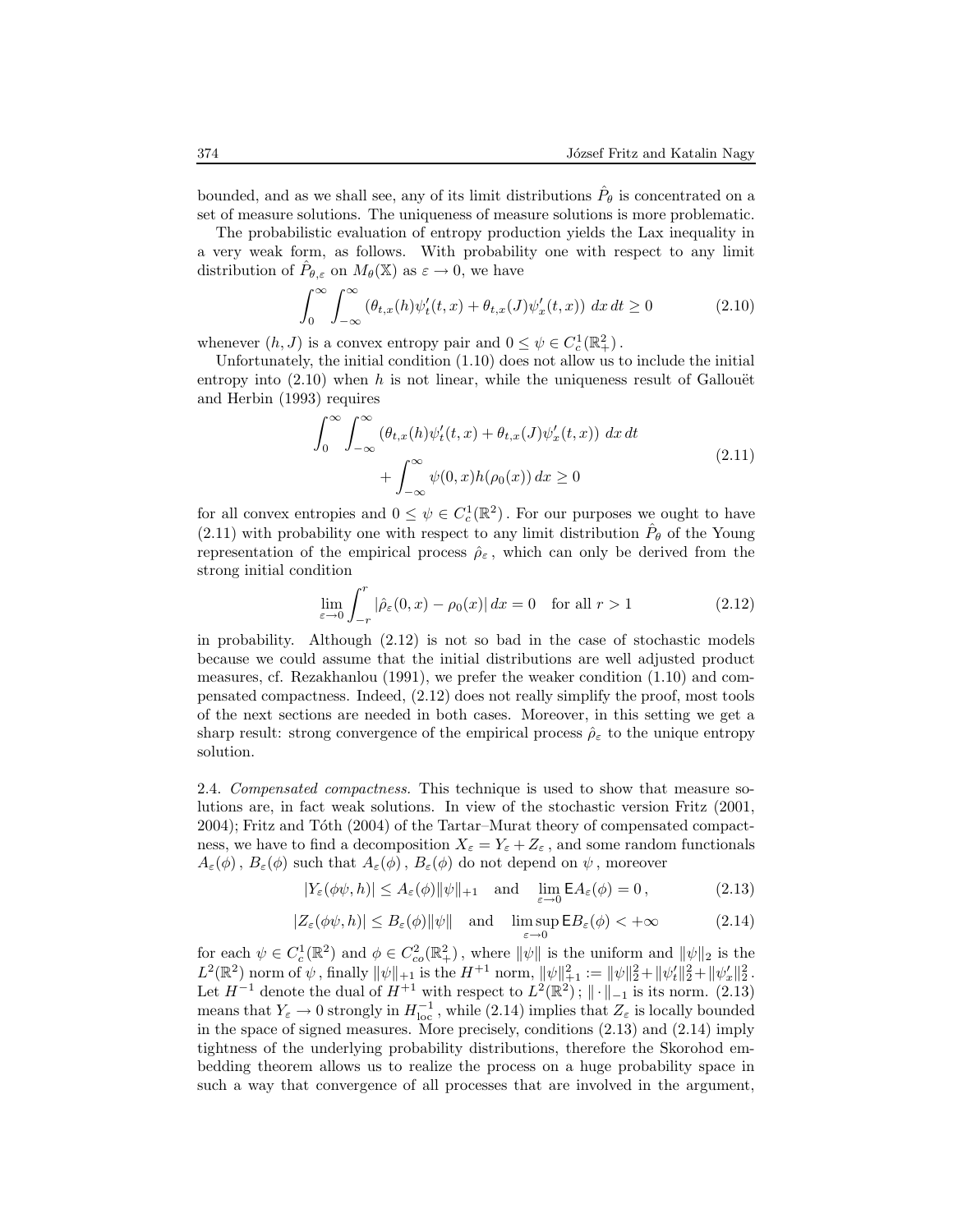holds true with probability one. Therefore the celebrated Div-Curl lemma (Murat, 1978; Tartar, 1979; Serre, 2000; Dafermos, 2000) of L. Tartar and F. Murat applies; in fact we obtain the following statement, see Proposition 2.1. in Fritz  $(2004)$  or Proposition 2. in Fritz and Tóth  $(2004)$  for more details. For any couple  $(h_1, J_1), (h_2, J_2)$  of entropy pairs we have

$$
\theta_{t,x}(h_1 J_2) - \theta_{t,x}(h_2 J_1) = \theta_{t,x}(h_1)\theta_{t,x}(J_2) - \theta_{t,x}(h_2)\theta_{t,x}(J_1)
$$
\n(2.15)

for almost every  $(t, x) \in \mathbb{R}^2_+$ ; this factorization property is valid with probability one with respect to any limit distribution,  $\hat{P}_{\theta}$  of the Young representation of  $\hat{\rho}_{\varepsilon}$ .

Our main task now is the verification of conditions (2.13) and (2.14) above. Most terms on the right hand side of (2.5) will be split into further ones, and we shall show in Section 4 that each of them satisfies  $(2.13)$  or  $(2.14)$ . The derivation of the weak entropy condition  $(2.10)$  for measure solutions goes in much the same way; but under the weak initial condition (1.10) we can not control the space integral of  $\psi h$  at time zero.

The Div-Curl lemma implies the Dirac property of the Young measure in several situations Tartar (1979); DiPerna (1983, 1985); Dafermos (2000); Serre (2000). Since we are considering a single conservation law, to prove convergence of the empirical process  $\rho_{\varepsilon}$  to a set of weak solutions, it is sufficient to apply (2.15) to two entropy pairs only, say to the trivial  $h_1(\rho) := \rho, J_1(\rho) := \kappa \rho (1 - \rho)$ , and to  $h_2(\rho) := \rho^2$  with the associated  $J_2(\rho) := \kappa \rho^2 - (4\kappa/3)\rho^3$ . Therefore, as a direct consequence we also have the weak entropy condition for weak solutions:

$$
\int_0^\infty \int_{-\infty}^\infty \left( h(\rho)\psi_t'(t,x) + J(\rho)\psi_x'(t,x) \right) dx \, dt \ge 0 \tag{2.16}
$$

for all convex entropy pairs  $(h, J)$  and nonnegative  $\psi \in C_c^1(\mathbb{R}^2_+)$  with probability one with respect to limit distributions  $\hat{P}_{\theta}$  of the Young representation of  $\hat{\rho}_{\varepsilon}$ . The final step of the probabilistic argumentation is to conclude strong convergence of the empirical process in the  $L_{\text{loc}}^2(\mathbb{R}^2_+)$  sense. Hence (2.5) implies (1.7), thus we can refer to some advanced results on a single conservation law in one or more space dimensions Kružkov (1970); Bressan (2000); Chen and Rascle (2000); Vasseur (2001); Panov (1994); De Lellis et al. (2004) concerning uniqueness of weak entropy solutions.

2.5. *Entropy and LSI*. Probabilistic estimates of the proofs are mainly based on relative entropy of the evolved measure with respect to equilibrium, and on the associated Dirichlet form; these ideas go back to Guo et al. (1988), see also Varadhan (1993) and Yau (1997). Since we are going to treat hydrodynamic limit in infinite volume, we have to control entropy flux by means of its rate of production, see Fritz (1990, 2004) for a bit simpler problems. This a priori bound allows us to apply the robust logarithmic Sobolev inequality due to stirring  $\sigma$ S, and also the second, Glauberian one. LSI based estimates result then in a replacement of the microscopic flux  $\hat{\mathbf{j}}_{l,k}$  of  $\hat{\eta}_{l,k}$  with the empirical estimator of its equilibrium expectation, see Lemma 3.2 and Lemma 3.5. The conditions (2.13) and (2.14) of the Div-Curl Lemma are verified in a similar way.

Most technical details of this estimation procedure have been elaborated in Fritz  $(2001, 2004)$ ; Fritz and Tóth  $(2004)$ ; our basic reference is Fritz and Tóth  $(2004)$ . First we substitute the microscopic time derivative  $\mathcal{L}_o h(\hat{\rho}_\varepsilon)$  with the spatial gradient of a *mesoscopic flux* depending on block averages  $\bar{\eta}_{l,k}$  and  $\bar{\omega}_{l,k}$  of the conserved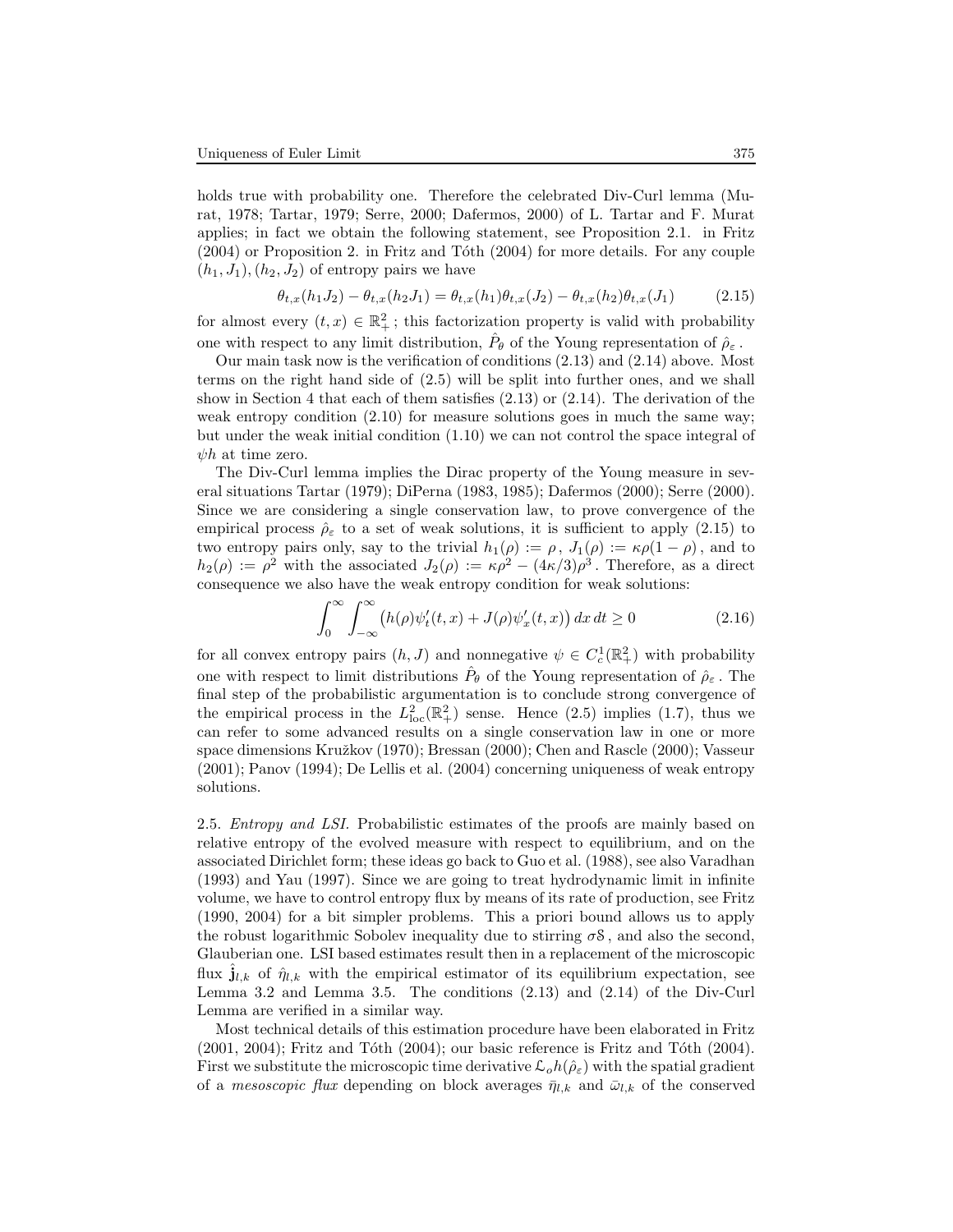quantities of the original, two-component model. The replacement of  $\bar{\omega}_{l,k}$  by the empirical estimator  $\kappa \bar{\eta}_{k,l}$  of its equilibrium expectation is based on a second LSI, it is related to the spin-flip component  $\mathcal{G}_{\kappa}$ . Although the spin-flip dynamics is not ergodic because empty sites are not affected, its Dirichlet form controls the distribution of  $\bar{\omega}_{l,k}$  quite well, see Lemma 3.5. Since this step uses the explicit relation between block averages  $\bar{\xi}$  and  $\hat{\xi}$ , which is not present in Fritz and Tóth (2004), for Reader's convenience we reproduce the main steps in terms of the present system of notations, elementary proofs of some known facts are also added.

## 3. Entropy, Dirichlet form and LSI

In this section we derive some fundamental estimates based on entropy and the associated Dirichlet forms. The parameters  $\alpha$ ,  $\sigma$  and l are almost arbitrary here, their dependence on the scaling parameter  $\varepsilon > 0$  is not important. We only need  $\alpha > 0, \sigma \geq 1$  and  $l \in \mathbb{N}$ .

3.1. *Entropy and its temporal derivative.* If  $\mu$  and  $\lambda$  are probability measures on the same space, then entropy of  $\mu$  relative to  $\lambda$  is defined by  $S[\mu|\lambda] := \mu(\log f)$  if  $\mu \ll \lambda$ and  $f := d\mu/d\lambda$ ; as before,  $\mu(\varphi) \equiv \mathsf{E}_{\mu}\varphi$  abbreviates expectation with respect to  $\mu$ . A frequently used entropy inequality,  $\mu(\varphi) \leq S[\mu|\lambda] + \log \lambda(e^{\varphi})$  follows immediately by convexity. Since equality holds true if  $\varphi = \log f$ , we have another definition of relative entropy:

$$
S[\mu|\lambda] := \sup_{\varphi} \{ \mu(\varphi) - \log \lambda(e^{\varphi}) : \lambda(e^{\varphi}) < +\infty \} \tag{3.1}
$$

From  $f \log(1/f) = 2f \log(f^{-1/2}) \leq 2f(f^{-1/2} - 1) = 2\sqrt{f} - 2f$  it follows that  $E_{\lambda}(\sqrt{f}-1)^2 \leq S[\mu|\lambda].$ 

Given a Markov generator A , the Donsker-Varadhan rate function of large deviations is defined as

$$
D[\mu|\mathcal{A}] := -\inf \left\{ \int \frac{\mathcal{A}\psi}{\psi} d\mu : 0 < \psi \in \text{Dom}(\mathcal{A}) \right\};\tag{3.2}
$$

 $D[\mu|\mathcal{A}] = D(\sqrt{f})$  if A is self-adjoint in  $L^2(\lambda)$  and  $f = d\mu/d\lambda$ , where  $D(\varphi) :=$  $-\lambda(\varphi A\varphi)$  is the Dirichlet form of A. Remember that in view of their variational characterizations (3.1) and (3.2), both S and D are convex functionals of  $\mu$ , and the definitions and relations above extend to conditional distributions and densities, too.

As a reference measure we can choose any of the equilibrium product measures  $\lambda = \lambda_{\rho}$  with  $0 < \rho < 1$  fixed, say  $\rho = 1/2$ . The evolved measure of the process is denoted by  $\mu_{\varepsilon,t}$ , and  $\mu_{\varepsilon,t,n}$  is the restriction of  $\mu_{\varepsilon,t}$  to  $\mathcal{F}_n := \sigma\{\omega_k : k \in \Lambda^n\},\$  $\Lambda^n := [-n, n] \cap \mathbb{Z}$ . The sequence of local densities  $f_n = f_{\varepsilon,t,n}$  is defined by  $d\mu_{\varepsilon,t,n} = f_{\varepsilon,t,n} d\lambda$  such that  $f_n : \Omega \mapsto \mathbb{R}_+$  is a martingale adapted to  $\mathcal{F}_n$ , i.e.  $f_n = \mathsf{E}_{\lambda}(f_{n+1}|\mathcal{F}_n)$   $\lambda$ -a.s. Entropy in the box  $\Lambda^n$  is defined as

$$
S_n(t) := S[\mu_{\varepsilon,t,n}|\lambda] = \int \log f_{\varepsilon,t,n} \, d\mu_{\varepsilon,t} \,,
$$

and local versions of the Dirichlet form for  $\mathcal{L}_o$ ,  $\delta$  and  $\mathcal{G}_{\kappa}$  at  $\varphi = \sqrt{f_{\varepsilon,t,n}}$  read as

$$
D_n^o(t) := \frac{1}{2} \sum_{b \subset \Lambda^n} \int c_b(\omega) \left( \sqrt{f_{\varepsilon,t,n}(\omega^b)} - \sqrt{f_{\varepsilon,t,n}(\omega)} \right)^2 \lambda(d\omega), \quad (3.3)
$$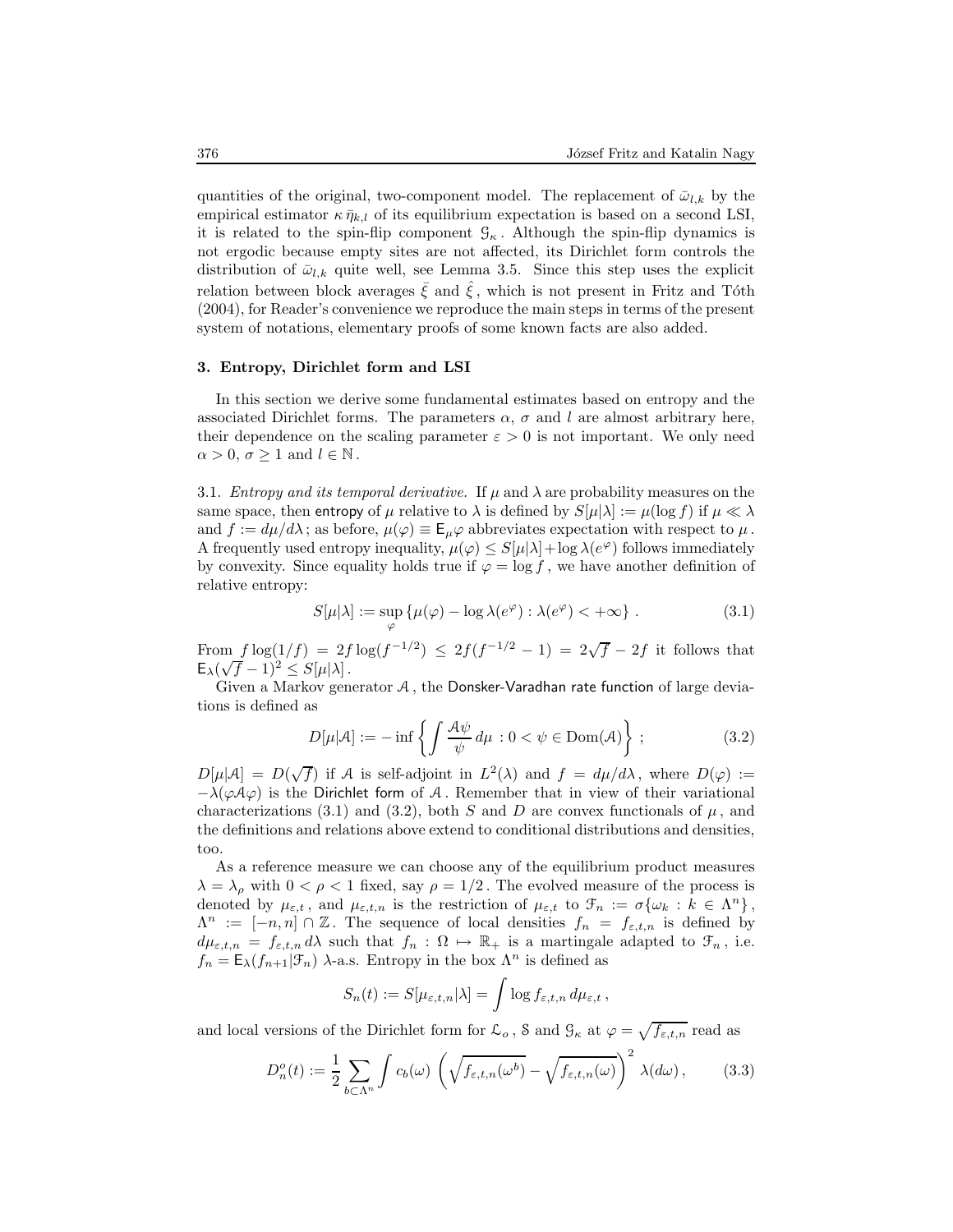$$
D_n(t) := \frac{1}{2} \sum_{b \subset \Lambda^n} \int \left( \sqrt{f_{\varepsilon,t,n}(\omega^b)} - \sqrt{f_{\varepsilon,t,n}(\omega)} \right)^2 \lambda(d\omega), \tag{3.4}
$$

$$
D_n^g(t) := \frac{1}{2} \sum_{k \in \Lambda^n} \int c_k(\omega) \left( \sqrt{f_{\varepsilon,t,n}(\omega^k)} - \sqrt{f_{\varepsilon,t,n}(\omega)} \right)^2 \lambda(d\omega), \tag{3.5}
$$

respectively. By convexity, both  $S_n$  and  $D_n$  are nondecreasing sequences. Moreover,  $S_{n+1} = S_n + S_{n+1|n}$ , where  $S_{n+1|n} := E_{\mu} S[\mu_{n+1|n}|\lambda]$  is the conditional entropy given  $\mathcal{F}_n$ , i.e.  $\mu_{n+1|n}$  denotes the conditional distribution of  $\mu$  on  $\mathcal{F}_{n+1}$  with respect to  $\mathfrak{F}_n$ .

3.2. Entropy flux. Our basic a priori bound on local entropy and Dirichlet forms is the content of

**Lemma 3.1.** If  $\sigma \geq 1$  then we have a constant  $C_0$  depending only on  $\lambda$  such that  $\int_0^t$  $\int_0^t$  $\sqrt{ }$  $\sqrt{}$  $\overline{n^2 + \sigma t}$ 

$$
S_n(t) + 2\alpha \int_0^t D_n^g(\tau) d\tau + \sigma \int_0^t D_n(\tau) d\tau \le C_0 \left( t + \sqrt{n^2 + \sigma^2} \right)
$$

for any initial distribution  $\mu_{\varepsilon,0}$ ,  $n \in \mathbb{N}$  and  $t > 0$ .

Proof. We follow the argument of Fritz (1990, 2004), our starting point is the Kolmogorov equation for the temporal derivative of entropy:

$$
\partial_t S_n = \int (\partial_t + \mathcal{L}) \log f_{n,t}(\omega) \,\mu_t(d\omega) = \int f_{n+1} \mathcal{L} \log f_n \,\lambda(d\omega)
$$

$$
= \sum_{k \in \mathbb{Z}} \int c_k f_n \log \frac{f_n^k}{f_n} \,\lambda(d\omega) + \sum_{b \in \mathbb{Z}_*} \int (c_b + \sigma) f_{n+1} \log \frac{f_n^b}{f_n} \,\lambda(d\omega),
$$

where abbreviations as  $\varphi^b := \varphi(\omega^b)$  and  $\varphi^k := \varphi(\omega^k)$  are used, and where it is not necessary, the dependence of densities on  $\varepsilon$  and t is omitted. Since  $y \log(x/y) =$  $2y \log \sqrt{x/y} \leq 2\sqrt{y} (\sqrt{x} - \sqrt{y}) = x - y - (\sqrt{x} - \sqrt{y})^2$ , we have

$$
f_{n+1} \log \frac{f_n^b}{f_n} \le \frac{f_{n+1}}{f_n} \left( f_n^b - f_n - \left( \sqrt{f_n^b} - \sqrt{f_n} \right)^2 \right)
$$
  
=  $f_n^b - f_n - \left( \sqrt{f_n^b} - \sqrt{f_n} \right)^2 + 2\Phi_{n,b}(t),$ 

where

$$
\Phi_{n,b}(t) := \left(\frac{f_{n+1}}{f_n} - 1\right) \left(\sqrt{f_n^b} - \sqrt{f_n}\right) \sqrt{f_n}.
$$

The expectation of the sum of  $c_b(f_n^b - f_n)$  vanishes by stationarity of  $\lambda$  with respect to  $\mathcal{L}_0$ , while  $c_b\Phi_{n,b}$  has zero expectation with respect to  $\lambda$  unless  $b \subset \partial \Lambda^n :=$  $\{-n-1, -n, n, n+1\}$ . Finally,  $1 \le c_b \le 2$  if  $\omega^b \ne \omega$ , consequently

$$
\partial_t S_n(t) + 2\alpha D_n^g(t) + 2\sigma D_n(t) \leq B_n^o(t) + \sigma B_n(t),\tag{3.6}
$$

where

$$
B_n^o(t) := -D_{\partial n}(t) + 4 \sum_{b \subset \partial \Lambda^n} \int |\Phi_{n,b}(t)| d\lambda,
$$
  

$$
D_{\partial n}(t) := \sum_{b \subset \partial \Lambda^n} \int \left(\sqrt{f_n^b} - \sqrt{f_n}\right)^2 d\lambda,
$$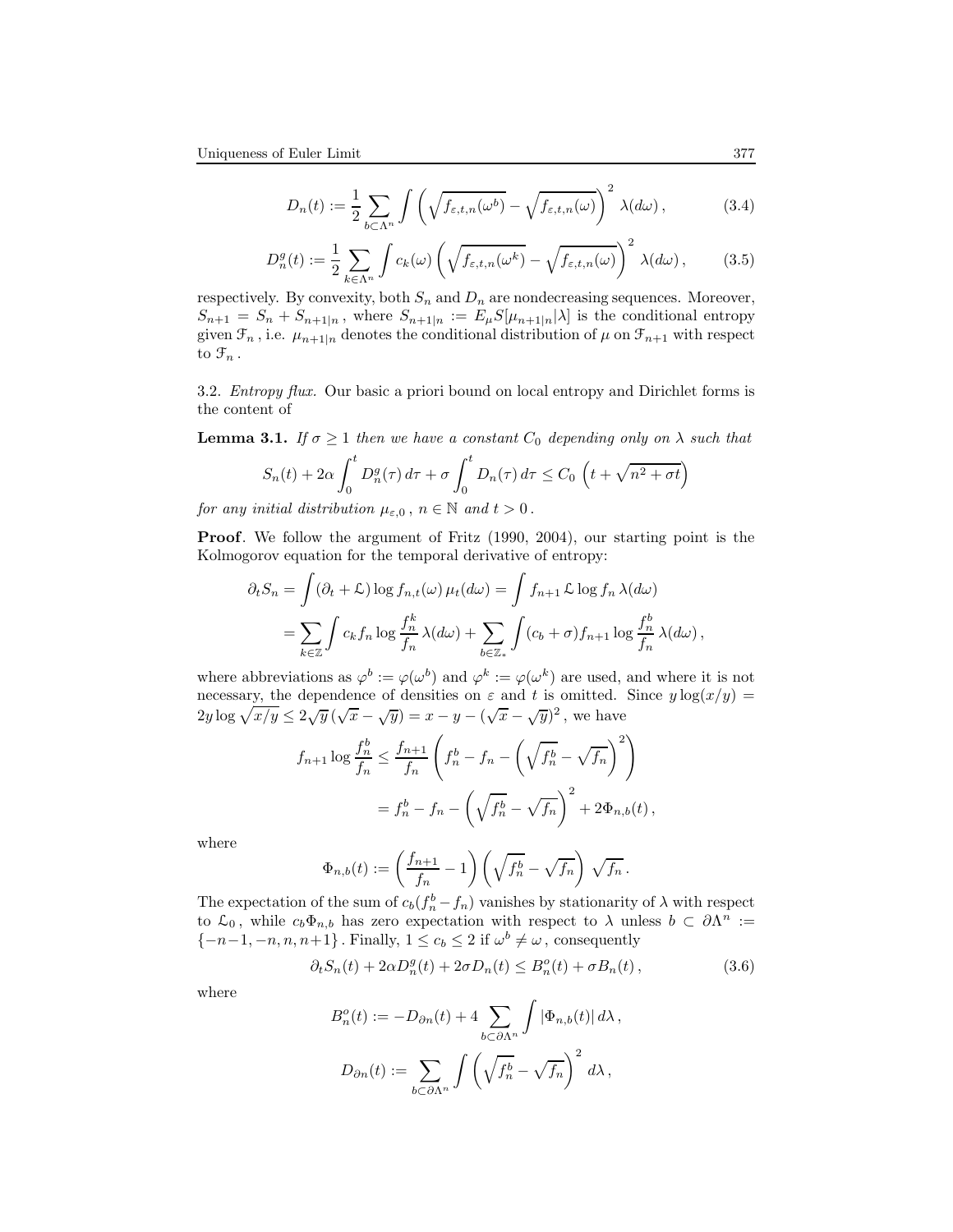$$
B_n(t) := \sum_{b \subset \partial \Lambda^n} \int f_{n+1} \log \frac{f_n^b}{f_n} d\lambda.
$$

Observe now that we have a universal constant  $K_0$  depending only on  $\lambda$  such that

$$
B_n^o(t) \le -D_{\partial n}(t) + 4K_0 \sqrt{S_{n+1}(t) - S_n(t)} \sqrt{D_{\partial n}(t)}
$$
  
 
$$
\le 4K_0^2 (S_{n+1}(t) - S_n(t)).
$$
 (3.7)

Indeed,  $f_{n+1} = O(f_n)$  because  $f_n = \mathsf{E}_{\lambda}[f_{n+1}|\mathcal{F}_n]$ , moreover

$$
\frac{f_{n+1}}{f_n} - 1 = \left(\sqrt{\frac{f_{n+1}}{f_n}} - 1\right) \left(\sqrt{\frac{f_{n+1}}{f_n}} + 1\right),
$$

and from  $\mathsf{E}_{\lambda}(\sqrt{f}-1)^2 \leq S[\mu|\lambda]$  for the conditional density  $f_{n+1}/f_n$  we get

$$
\mathsf{E}_{\lambda}(\sqrt{f_{n+1}} - \sqrt{f_n})^2 \le S_{n+1|n} = S_{n+1} - S_n.
$$

Therefore supposing  $1+\sqrt{f_{n+1}/f_n} \leq K_0$ , we obtain (3.7) by the Schwarz inequality. In the case of  $B_n$  we have  $\lambda(f_n^b) = \lambda(f_n) = 1$  for all  $b \in \mathbb{Z}_*$ , thus repeating the argument above, we have

$$
B_n(t) \le -D_{\partial n}(t) + K_0 \sqrt{S_{n+1}(t) - S_n(t)} \sqrt{D_{\partial n}(t)}
$$
  
\$\le (K\_0^2/4) (S\_{n+1}(t) - S\_n(t))\$ .

To complete the proof, we have to derive the following system of differential inequalities:

$$
\partial_t S_n(t) + 2\alpha D_n^g(t) + 2\sigma D_n(t) \le K_1 \left( S_{n+1}(t) - S_n(t) \right) + \sigma K_1 \sqrt{S_{n+1}(t) - S_n(t)} \sqrt{D_{n+1}(t) - D_n(t)},
$$
(3.9)

where  $\sigma \geq 1$  may be assumed, thus  $K_1$  depends only on  $\lambda$ . This system admits an explicit solution implying the statement. Indeed, with  $u_n := S_n$  and  $v_n := D_n$  in Lemma 3 of Fritz (1990) we get

$$
S_n(t) + 2\alpha \int_0^t D_n^g(\tau) d\tau + \sigma \int_0^t D_n(\tau) d\tau \leq \frac{M}{R} \sum_{m=0}^\infty \exp(-m/R) S_m(0),
$$

where  $R := Mt + (n^2 + \sigma t)^{1/2}$ , and M depends only on  $K_1$ . Since  $S_n(0) = O(n)$ , it is really sufficient to verify (3.9).

Unfortunately,  $B_n$  has a big factor  $\sigma$ , thus its trivial bound  $S_{n+1} - S_n$  should be replaced with a better one. To get another inequality, observe that

$$
B_n = \frac{1}{2} \sum_{b \subset \partial \Lambda^n} \int (f_{n+1} - f_{n+1}^b) \log(f_n^b / f_n) d\lambda
$$

and

$$
(f_{n+1}-f_{n+1}^b)\log\frac{f_n^b}{f_n}=\frac{2}{\alpha}\left(\sqrt{f_{n+1}}+\sqrt{f_{n+1}^b}\right)(\sqrt{f_{n+1}}-\sqrt{f_{n+1}^b})(\sqrt{f_n^b}-\sqrt{f_n}),
$$

where  $\alpha$  is a number between  $\sqrt{f_n}$  and  $\sqrt{f_n^b}$ . There is nothing to do if the left hand side is negative, thus either  $f_n^b > f_n$  and  $f_{n+1} > f_{n+1}^b$ , or  $f_n^b < f_n$  and  $f_{n+1} < f_{n+1}^b$ may be assumed. Using  $f_{n+1} = O(f_n)$  or  $f_{n+1}^b = O(f_n^b)$  we get

$$
(f_{n+1} - f_{n+1}^b) \log \frac{f_n^b}{f_n} \le K_2 \left| \sqrt{f_{n+1}} - \sqrt{f_{n+1}^b} \right| \left| \sqrt{f_n^b} - \sqrt{f_n} \right|,
$$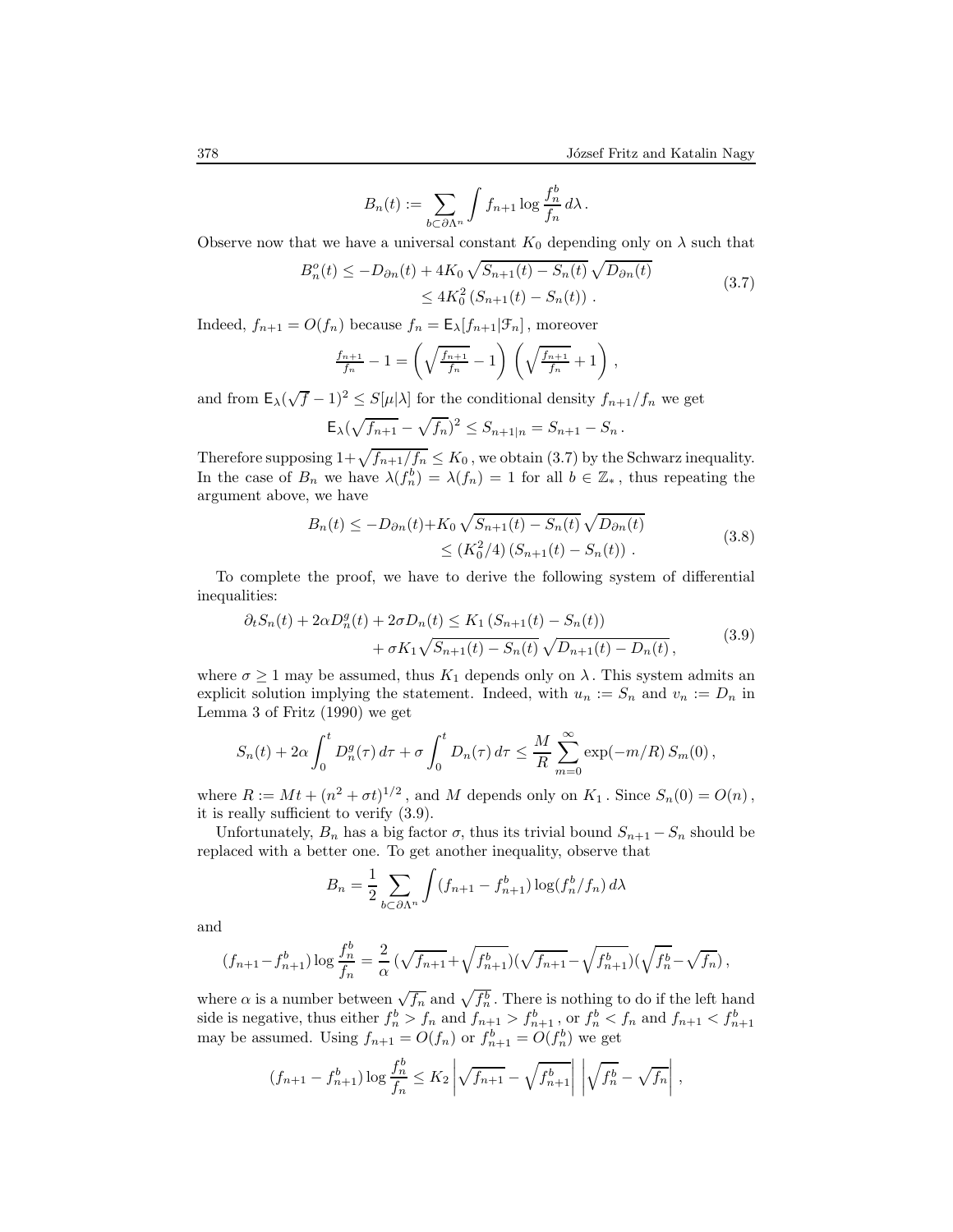whence by the Schwarz inequality and convexity of  $D$  we get a second bound:

$$
B_n(t) \le K_2 \sqrt{D_{n+1}(t) - D_n(t)} \sqrt{D_{\partial n}(t)}.
$$
\n(3.10)

Finally, if  $B_n > 0$  then (3.8) implies  $D_{\partial n} \le (K_0^2/4)(S_{n+1} - S_n)$ , thus (3.10) results in (3.9), which completes the proof.  $\square$ 

This lemma is the a priori bound we need to materialize hydrodynamic limit in infinite volume, it obviously applies also to the original model of Fritz and Tóth (2004). From now on we are assuming that  $\sigma > 1$ . This lemma shall be used when  $t \approx \tau/\varepsilon$  and  $n \approx r/\varepsilon$ ,  $\tau, r \ge 1$ , then  $(r + \tau)/\varepsilon$  is the order of the bound.

3.3. The first LSI. The first replacement lemma for microscopic currents is based on the logarithmic Sobolev inequality Fritz and Tóth (2004) for stirring S. Let  $\lambda_{o,u}$ denote the product measure on  $\Omega$  such that  $\lambda_{\rho,u}(\eta_k) = \rho$  and  $\lambda_{\rho,u}(\omega_k) = u$  for all  $k \in \mathbb{Z}$ , then  $\lambda_{\rho, u}(\mathbf{j}_{k}^{\rho}) = \mathfrak{J}(\rho, u) := u - u\rho$ .

**Lemma 3.2.** There exists a universal constant  $C_1$  such that

$$
\varepsilon^2 \sum_{|k| < r/\varepsilon} \int_0^{\tau/\varepsilon} \int \left(\overline{\mathbf{j}}_{l,k}^o - \mathfrak{J}(\overline{\eta}_{l,k}, \overline{\omega}_{l,k})\right)^2 \, d\mu_{\varepsilon,t} \, dt \le C_1 \left(\frac{(r+\tau)\varepsilon l^2}{\sigma} + \frac{r\tau}{l}\right)
$$

for all initial distributions  $\mu_{\varepsilon,0}$ , and  $r, \tau > 1$ .

Proof. In view of Lemma 3.1, this is essentially the first inequality of Proposition 1 in Fritz and Tóth  $(2004)$ , for Reader's convenience we indicate the main steps of the argument. Let  $\bar{\lambda}_{l,k}^{\rho,\dot{u}}$  denote the canonical measure defined by  $\bar{\lambda}_{l,k}^{\rho,u}(\varphi) = \mathsf{E}_{\lambda}[\varphi|\bar{\eta}_{l,k} =$  $\rho, \bar{\omega}_{l,k} = u$ ; it is just the uniform distribution on the subspace of codimension two specified by the conditions. In view of Proposition 4 of Fritz and Tóth  $(2004)$ , we have a universal number  $\aleph$  such that

$$
S[\nu|\bar{\lambda}_{l,k}^{\rho,u}] \le \aleph \, l^2 \sum_{b \subset [k,k+l-1]} \int \left(\sqrt{f^b} - \sqrt{f}\right)^2 \, d\bar{\lambda}_{l,k}^{\rho,u} \tag{3.11}
$$

whenever  $d\nu = fd\bar{\lambda}_{l,k}^{\rho,u}$ . It is important that  $\aleph$  does not depend on  $\rho$  and  $u$ . Consider now a function  $\varphi_k$  of  $\omega_k^l := (\omega_k, \omega_{k+1}, ..., \omega_{k+l-1})$ , then for  $\beta > 0$  by the entropy inequality

$$
\mu_{\varepsilon,t}(\varphi_k^2) \leq \frac{1}{\beta} \int S[\bar{\mu}_{t,l,k}^{\rho,u}|\bar{\lambda}_{l,k}^{\rho,u}]\tilde{\mu}_{\varepsilon,t}(d\rho, du) + \frac{1}{\beta} \int \log \bar{\lambda}_{l,k}^{\rho,u}(e^{\beta \varphi_k^2})\tilde{\mu}_{\varepsilon,t}(d\rho, du),
$$

where  $\bar{\mu}_{t,l,k}^{\rho,u}$  is the conditional measure of  $\mu_{\varepsilon,t}$  given  $\bar{\eta}_{l,k} = \rho$  and  $\bar{\omega}_{l,k} = u$ , while  $\tilde{\mu}_{\varepsilon,t}$  is the joint distribution of  $\bar{\eta}_{l,k}$  and  $\bar{\omega}_{l,k}$  under  $\mu_{\varepsilon,t}$ . The first term on the right hand side is estimated via (3.11), while Lemma 3.1 yields a bound for the Dirichlet form. Since D is convex, and the exchanges do not alter  $\bar{\eta}_{l,k}$  or  $\bar{\omega}_{l,k}$ , we obtain a bound  $O(r\epsilon l^3/\beta \sigma)$  for this part of the sum.

The canonical exponential moment of the second term can be handled by means of the slightly sophisticated Lemma 9. of Fritz and T´oth (2004), see also T´oth and Valkó (2003) for the original proof. Here we present a nice, elementary argument. In general, the local version of the central limit theorem implies that if  $0 < \ell < l$ and  $\ell / l$  is bounded away from one  $(\ell \leq (l + 1)/2)$ , say), then canonical probabilities related to the interval  $[k, k + \ell]$  are bounded by the corresponding grand canonical probabilities, which makes life easier. More precisely,

$$
\bar{\lambda}_{l,k}^{\rho,u}[\omega_k^{\ell} = y_k^{\ell}] = O\left(\lambda_{\rho,u}[\omega_k^{\ell} = y_k^{\ell}]\right)
$$
\n(3.12)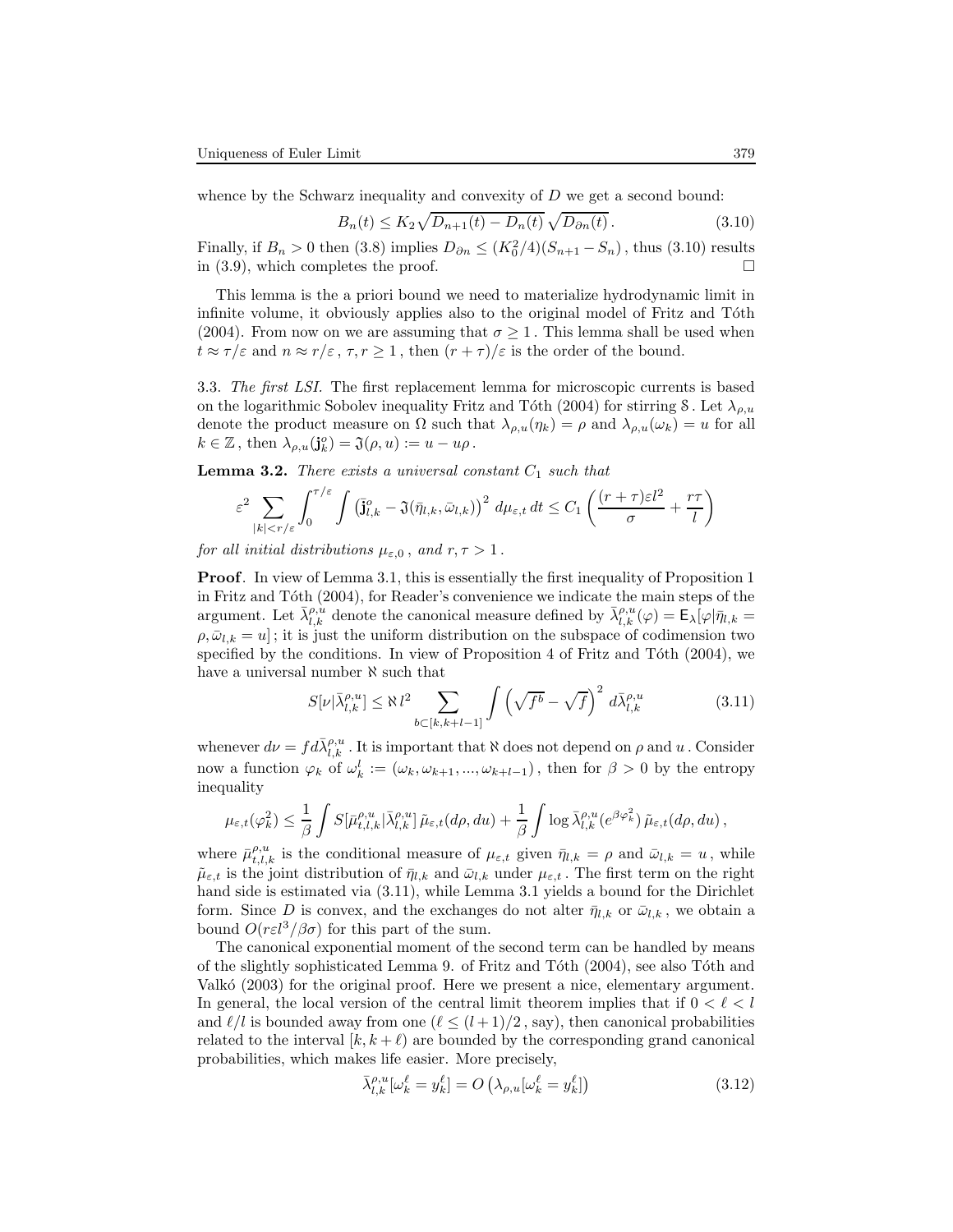,

.

with a uniform bound. To prove this, for arbitrary nonnegative integers  $m_0$ ,  $m_+$ and  $m_-\text{ set}$ 

$$
q(m_0, m_+, m_-) := \frac{(m_0 + m_+ + m_-)!}{m_0! m_+! m_-!} \left(\frac{n_0}{l}\right)^{m_0} \left(\frac{n_+}{l}\right)^{m_+} \left(\frac{n_-}{l}\right)^{m_-}
$$

where  $n_0, n_+, n_-$  are the frequencies of 0 and  $\pm 1$  in the sequence  $\omega_k^l$ , i.e.  $n_+ =$  $l(\rho + u)/2$ ,  $n_- = l(\rho - u)/2$  and  $n_0 = l(1 - \rho)$  with respect to the canonical measure  $\bar{\lambda}_{l,k}^{p,u}$ . Therefore if  $m_0$ ,  $m_+$  and  $m_-$  are the corresponding frequencies in the complementary sequence  $\omega_{k+\ell}$ ,  $\omega_{k+\ell+1}$ ,  $\cdots$ ,  $\omega_{k+l-1}$  of  $\omega_k^{\ell}$ , then we have

$$
Q := \frac{\bar{\lambda}_{l,k}^{\rho,u}[\omega_k^{\ell} = y_k^{\ell}]}{\lambda_{\rho,u}[\omega_k^{\ell} = y_k^{\ell}]} = \frac{q(m_0, m_+, m_-)}{q(n_0, n_+, n_-)},
$$

whence

$$
Q = \frac{(l - \ell)! n_0! n_+! n_-!}{l! m_0! m_+! m_-!} \left(\frac{n_0}{l}\right)^{m_0 - n_0} \left(\frac{n_+}{l}\right)^{m_+ - n_+} \left(\frac{n_-}{l}\right)^{m_- - n_-}.
$$

We may and do assume that  $m_0m_+m_$  > 0, then by Stirling's formula and a direct calculation we obtain that  $Q$  is bounded by a constant multiple of

$$
\tilde{Q} := \left(\frac{l-\ell}{l}\right)^{l-\ell+1/2} \left(\frac{n_0}{m_0}\right)^{m_0+1/2} \left(\frac{n_+}{m_+}\right)^{m_+ +1/2} \left(\frac{n_-}{m_-}\right)^{m_- +1/2}
$$

Since  $\tilde{Q} = \bar{Q}R$ , where

$$
R := \left(\frac{m_0 + 1/2}{m_0}\right)^{m_0 + 1/2} \left(\frac{m_+ + 1/2}{m_+}\right)^{m_+ + 1/2} \left(\frac{m_- + 1/2}{m_-}\right)^{m_- + 1/2} \leq (2e)^{3/2},
$$

we have to estimate

$$
\bar{Q} := \left(\frac{l-\ell}{l}\right)^{l-\ell+1/2} \left(\frac{n_0}{m_0+1/2}\right)^{m_0+1/2} \left(\frac{n_+}{m_++1/2}\right)^{m_++1/2} \left(\frac{n_-}{m_-+1/2}\right)^{m_-+1/2}.
$$

The inequality of geometric and arithmetic means implies

$$
\bar{Q} \le \left(\frac{l-\ell}{l}\right)^{l-\ell+1/2} \left(\frac{l}{l-\ell+3/2}\right)^{l-\ell+3/2} \le \frac{l}{l-\ell},
$$

which completes the proof of (3.12).

Let  $\varphi_k := \bar{\mathbf{j}}_{l,k}^o - u + u\rho$  with  $\rho = \bar{\eta}_{l,k}$  and  $u = \bar{\omega}_{l,k}$ ; the central limit theorem suggests that expectation of  $\exp(\beta \varphi_k^2)$  is bounded if  $\beta/l$  is small enough. To do the calculation, we write  $\exp(\beta \varphi_k^2) = \mathsf{E}_{\theta} \exp(\theta \varphi_k \sqrt{2\beta})$ , where  $\theta$  is a standard Gaussian variable, and  $E_{\theta}$  denotes expectation with respect to its distribution. In this way the second bound has been reduced to a usual large deviation estimate. Indeed, let

$$
F(z, \rho, u) := \log \int \exp(z\mathbf{j}_{i}^{o} - zu + zu\rho) \lambda_{\rho, u}(d\omega),
$$

then  $F(0, \rho, u) = F'_z(0, \rho, u) = 0$  and  $F''_{zz}(z, \rho, u) \le 4$  because it is the variance of a variable bounded by 2 . Therefore

$$
\int \exp( z \mathbf{j}_i^o - zu + zu\rho ) \,\lambda_{\rho, u}(d\omega) \le \exp(2z^2) \,, \tag{3.13}
$$

where  $z := \sqrt{2\beta(\theta/l)}$  is the right choice.

To apply  $(3.12)$ , first we split  $[k, k+l)$  into two almost equal parts and decompose  $\varphi_k$  in the same way. These two terms can be separated by means of the Schwarz inequality, thus (3.12) applies to each of them. Since the individual currents  $\mathbf{j}_i^o$  are not independent with respect to  $\lambda_{\rho,u}$ , we separate odd and even indices i in the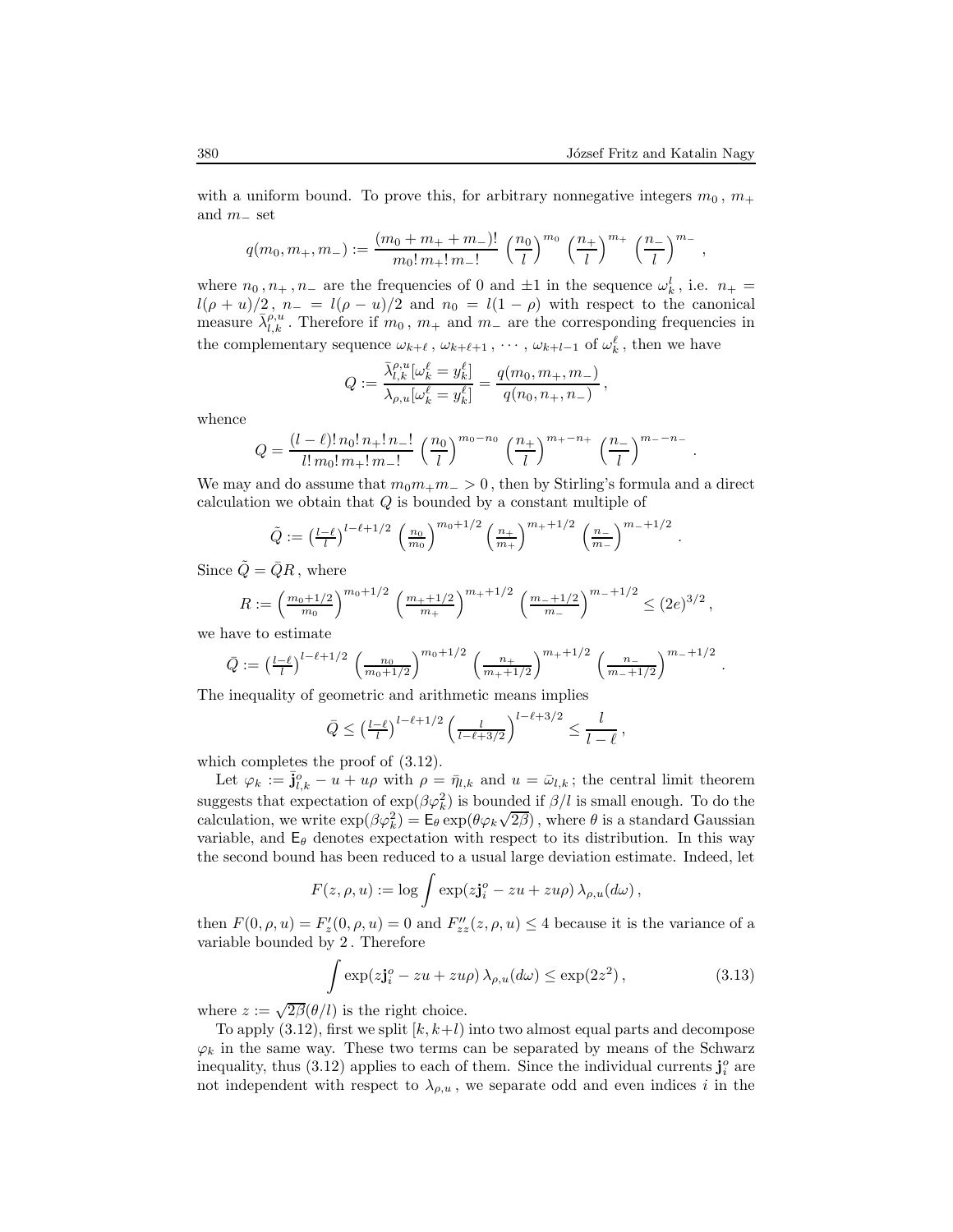individual subintervals by Schwarz, and use (3.13). Choosing  $\beta$  as a small multiple of l, the proof is now completed by a direct calculation. We see that  $1/l$  is the order of the second, large deviation part of the bound.

This is a sharp form of the so called one block lemma of Guo, Papanicolau and Varadhan (Guo et al., 1988), the explicit rate due to LSI is needed for the evaluation of entropy production X. Notice that, in view of  $(2.2)$ ,  $\varepsilon l^2/\sigma$  is the leading term of the bound. The following version of the two blocks lemma of Guo et al. (1988); Kipnis and Landim (1999) is a particular case of the second inequality of Proposition 1 in Fritz and Tóth  $(2004)$ ; it follows easily from LSI by  $(3.12)$  as Lemma 3.2 did. For two sequences A and  $\xi$  indexed by  $\mathbb Z$  let  $A * \xi$  denote their convolution, i.e.  $(A * \xi)_k := \sum_j A_j \xi_{k-j}$ .

 $\sum_j A_j = 0$  and  $\sum_j A_j^2 \leq a/m$ . Then we have **Lemma 3.3.** Let  $m \in \mathbb{N}$  and  $A_j \in \mathbb{R}$  for  $j \in \mathbb{Z}$  such that  $A_j = 0$  unless  $0 \le j \le m$ ,

$$
\varepsilon^2 \sum_{|k| < r/\varepsilon} \int_0^{\tau/\varepsilon} \int (A*\eta)_k^2 \, d\mu_{\varepsilon,t} \, dt \le C_2 \left( \frac{a(r+\tau)\varepsilon m^2}{\sigma} + \frac{ar\tau}{m} \right)
$$

for all  $\mu_{\varepsilon,0}$  and  $r, \tau > 1$  with some universal constant  $C_2$ .

Interesting special cases of  $A * \eta$  are differences like  $\bar{\eta}_{l,k+m} - \bar{\eta}_{l,k}$ , in particular with  $m = l$ ,  $\hat{\eta}_{l,k} - \bar{\eta}_{l,k}$  and  $\hat{\eta}_{l,k+l} - \hat{\eta}_{l,k}$ . The representation  $A * \eta$  of differences of block averages with some A such that  $\sum A_j = 0$  is convenient for the calculation of the large deviation part of the bound. However, LSI is not optimal for the comparison of remote blocks. In that case we rewrite  $A * \eta$  as  $A * \eta = B * \nabla_1 \eta$ , where  $\nabla_1 \eta_j := \eta_{j+1} - \eta_j$ , i.e.  $(A * \eta)_k = \sum_j B_{k-j} (\eta_{j+1} - \eta_j)$ ,  $A = \nabla_1 B$ ; and do some direct calculations in terms of the Dirichlet form, see Lemma IP and Lemma 2B in Fritz (2001).

**Lemma 3.4.** Let  $0 < m < r/\varepsilon$  and  $B_j \in \mathbb{R}$  for  $j \in \mathbb{Z}$  such that  $B_j = 0$  unless  $0 \leq j \leq m$ , then

$$
\varepsilon^2 \sum_{|k| < r/\varepsilon} \int_0^{\tau/\varepsilon} \int (B * \nabla_1 \eta)_k^2 \, d\mu_{\varepsilon, t} \, dt \le C_2' \left( r\tau \|B\Delta_1 B\|_1 + \frac{r\varepsilon + \tau\varepsilon}{\sigma} \|B\|_1^2 \right)
$$

for all  $\mu_{\varepsilon,0}$  and  $r, \tau > 1$ ,  $\varepsilon \leq 1$  with some universal constant  $C'_2$ , where  $\Delta_1 B_j :=$  $B_{j+1} + B_{j-1} - 2B_j$ ,  $||B||_1 := \sum_j |B_j|$ ,  $||B\Delta_1B||_1 := \sum_j |B_j\Delta_1B_j|$ .

**Proof.** Let  $b \in \mathbb{Z}_{*}$  denote the bond  $b = (j, j + 1)$  and set  $\phi_k := (B * \nabla_1 \eta)_k$  for brevity. Since our reference measure  $\lambda$  is exchangeable, for any measure  $\mu$  on  $\Omega$ with  $d\mu = f d\lambda$  we have

$$
\int (\eta_{j+1} - \eta_j) \phi_k d\mu = \int \eta_j (\phi_k^b f^b - \phi_k f) d\lambda
$$

$$
= \int \eta_j (\phi_k^b - \phi_k) d\mu + \int \eta_j \phi_k^b (f^b - f) d\lambda
$$

As before, we write  $f^b - f = (\sqrt{f^b} + \sqrt{f})(\sqrt{f^b} - \sqrt{f})$ , moreover

$$
\int \eta_j \phi_k^b \sqrt{f^b} (\sqrt{f^b} - \sqrt{f}) d\lambda = - \int \eta_{j+1} \phi_k \sqrt{f} (\sqrt{f^b} - \sqrt{f}) d\lambda,
$$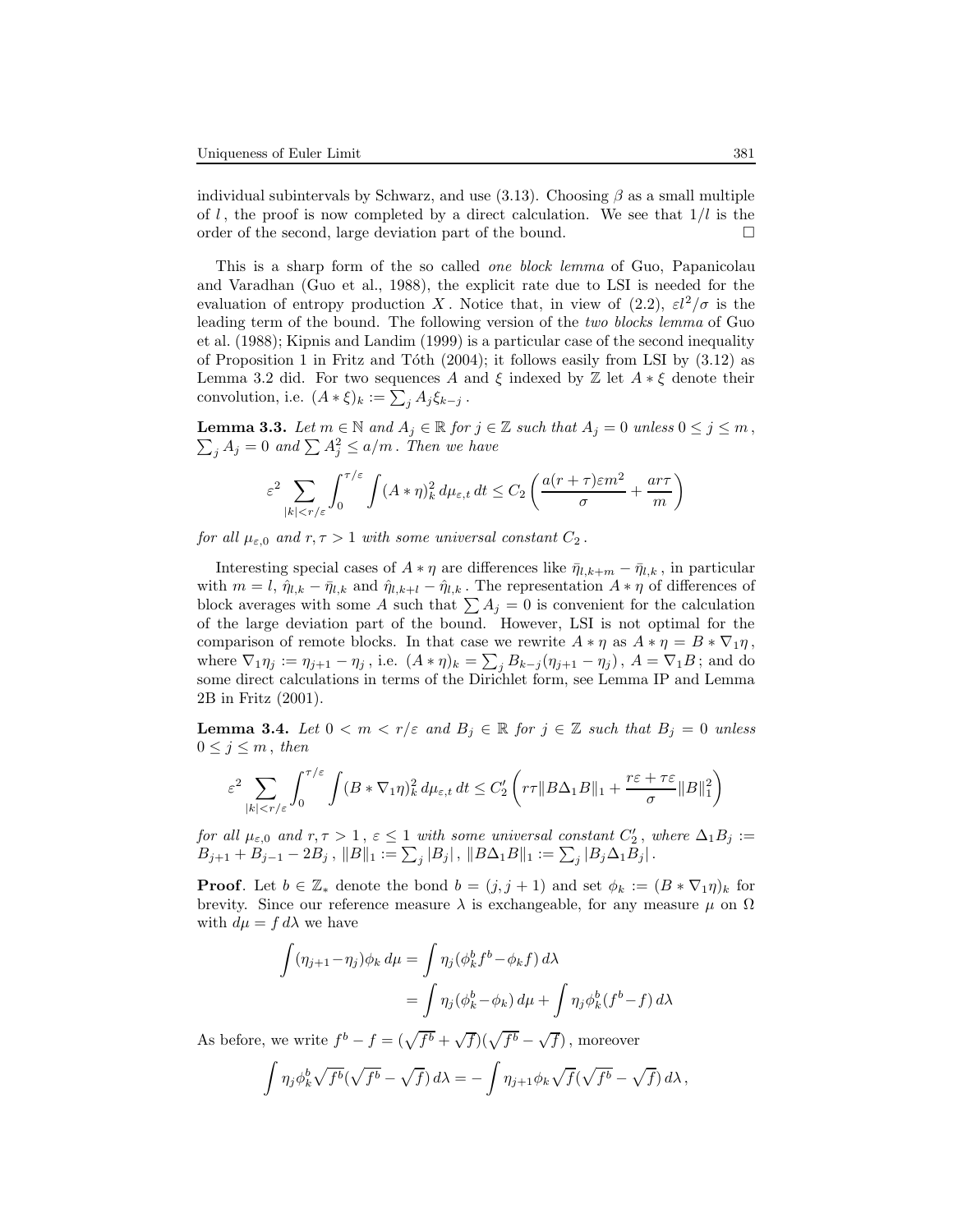consequently

$$
\int (\eta_{j+1} - \eta_j) \phi_k d\mu = \int \eta_j (\phi_k^b - \phi_k) d\mu
$$
  
+ 
$$
\int (\eta_j (\phi_k^b - \phi_k) + (\eta_j - \eta_{j+1}) \phi_k) \sqrt{f} (\sqrt{f^b} - \sqrt{f}) d\lambda.
$$

On the other hand, as  $\phi_k^2 = \phi_k \sum_j B_{k-j} (\eta_{j+1} - \eta_j)$ ,  $1 + D^{1/2} \le 2 + D$  and  $\phi_k^b - \phi_k =$  $(\eta_j - \eta_{j+1})\Delta_1 B_{k-j}$ , by a direct calculation using Schwarz we get

$$
\sum_{|k| < r/\varepsilon} \mu(\phi_k^2) \le \sum_{|k| < r/\varepsilon} \sum_{j \in \mathbb{Z}} |B_{k-j} \Delta_1 B_{k-j}|(2+D[\mu|\mathbf{\mathbf{S}}_j]) + \sum_{|k| < r/\varepsilon} \sum_{j \in \mathbb{Z}} |B_{k-j}| \sqrt{\mu(\phi_k^2) D[\mu|\mathbf{\mathbf{S}}_j]},
$$

where  $S_j \psi := \psi^b - \psi$  is the exchange operator across the bond  $b = (j, j + 1)$ .

Now we are in a position to return to the original problem. Since the  $\ell^2$  norm of a convolution operator is bounded by the  $\ell^1$  norm of its kernel,

$$
\Gamma := \sum_{|k| < r/\varepsilon} \int (B * \nabla_1 \eta)_k^2 \, d\mu_{\varepsilon, t} \leq \|B\Delta_1 B\|_1 (2n + D_n(t)) + \|B\|_1 \sqrt{\Gamma D_n(t)},
$$

whenever  $n > m + 2r/\varepsilon$ , whence

$$
\sum_{|k|< r/\varepsilon} \int (B * \nabla_1 \eta)_k^2 d\mu_{\varepsilon,t} \le 2 \|B\Delta_1 B\|_1 (2n + D_n(t)) + 2 \|B\|_1^2 D_n(t) \tag{3.14}
$$

because  $y^2 \le a + by$  implies  $y^2 \le 2a + 2b^2$ , which completes the proof by Lemma  $3.1.$ 

Observe that  $\sum_k A_k^2 \leq ||B\Delta_1B||_1$ , and  $||B||_1 = O(m)$  if B is a bounded sequence, thus consequences of Lemma 3.3 and Lemma 3.4 are similar, although not identical. For instance, if  $m = l$  then Lemma 3.4 yields the very same bound for  $\phi_k =$  $\bar{\eta}_{l,k+m} - \bar{\eta}_{l,k}$  that Lemma 3.3 does, but Lemma 3.4 is better when m is large, see Concluding Remarks at the end of the paper. Let us remark that without any change of the statement and its proof, we can replace the sequence  $\eta_k$  by  $\omega_k$ ; this result is not needed here.

3.4. The second LSI. In order to replace  $\bar{\omega}_{l,k}$  with its empirical estimator  $\kappa \bar{\eta}_{l,k}$ , a second LSI is needed, it is due to the Glauberian component  $\mathcal{G}_{\kappa}$  of the evolution.

**Lemma 3.5.** We have a universal constant  $C_3$  such that if  $r, \tau \geq 1$  then

$$
\varepsilon^2 \sum_{|k| < r/\varepsilon} \int_0^{\tau/\varepsilon} \int |\bar{\omega}_{l,k} - \kappa \, \bar{\eta}_{l,k}|^2 \, d\mu_{\varepsilon,t} \, dt \le C_3 \left( \frac{r\varepsilon + \tau \varepsilon}{\alpha} + \frac{r\tau}{l} \right)
$$

for all initial distributions  $\mu_{\varepsilon,0}$ , and  $r, \tau > 1$ .

Proof. As it was in the first part of this section, our reference measure is again  $\lambda_{\rho} := \lambda_{\rho,u}$  with  $u = \kappa \rho$ , thus we have  $p_0 := \lambda_{\rho}[\omega_k = 0] = 1 - \rho$ ,  $p_+ := \lambda_{\rho}[\omega_k = 0]$ 1] =  $(\rho + \kappa \rho)/2$  and  $p_- := \lambda_\rho[\omega_k = -1] = (\rho - \kappa \rho)/2$ . We consider blocks of size l, the true distribution of  $\omega_k^l$  will be denoted by  $\mu_l$ . Observe now that the spin-flip dynamics of  $\omega_k^l$  becomes ergodic if we fix the positions  $\Gamma = \gamma \subset [k, k+l)$  of empty sites, let  $\lambda_l^{\gamma}$  and  $\mu_l^{\gamma}$  denote the corresponding conditional distributions given  $\Gamma = \gamma$ ,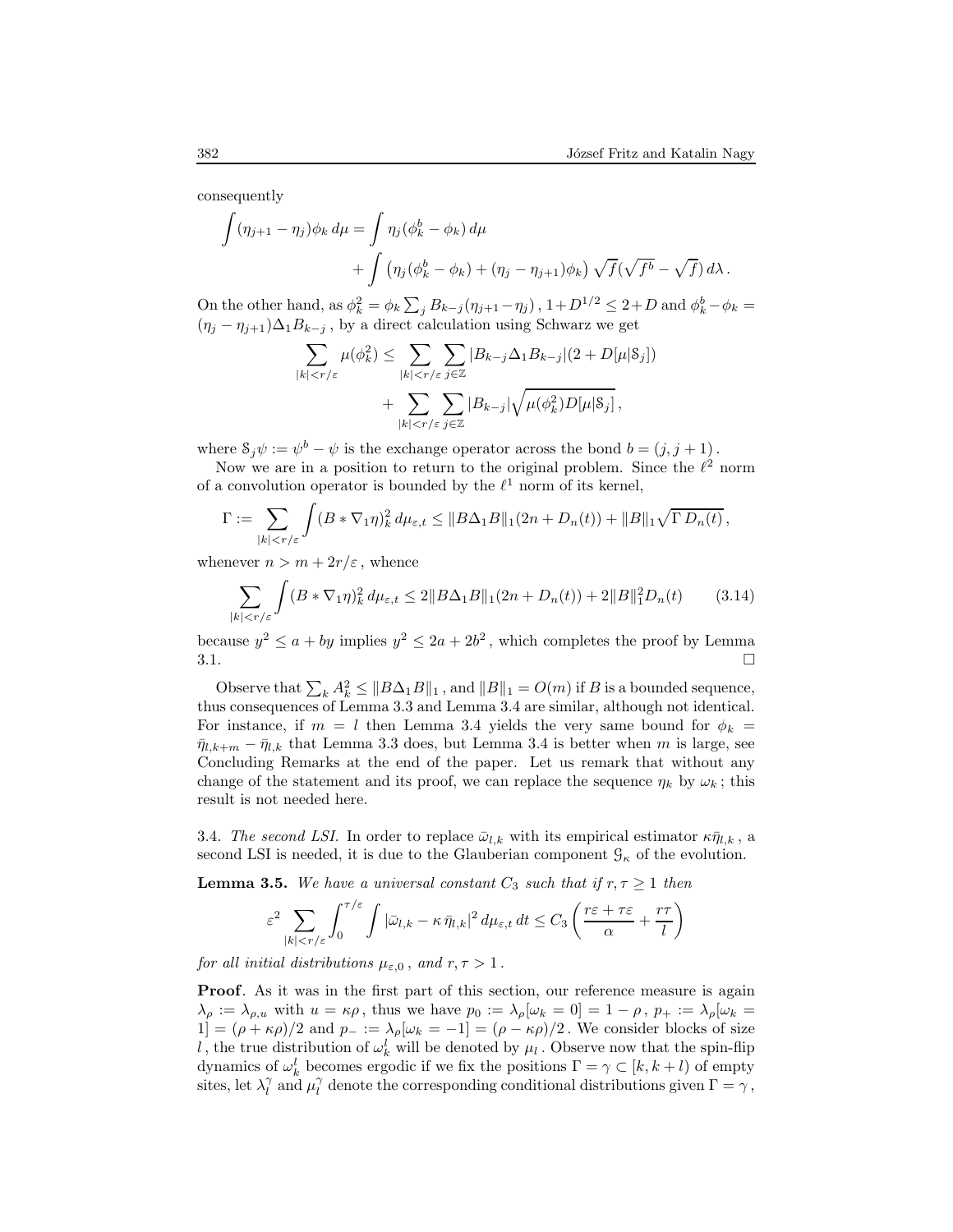while  $\nu_l$  is the distribution of the random set  $\Gamma \subset [k, k+l)$ . It is plain that  $\lambda_l^{\gamma}$  is a product measure such that

$$
\lambda_+ := \lambda_l^{\gamma}[\omega_j = 1] = \frac{1+\kappa}{2}
$$
 and  $\lambda_- := \lambda_l^{\gamma}[\omega_j = -1] = \frac{1-\kappa}{2}$ 

if  $j \notin \gamma$ . On the other hand, if  $f_+, f_- > 0$  and  $\lambda_+ f_+ + \lambda_- f_- = 1$ , then by convexity

$$
\lambda_{+} f_{+} \log f_{+} + \lambda_{-} f_{-} \log f_{-} \leq 2\lambda_{+} f_{+}(\sqrt{f_{+}} - 1) + 2\lambda_{-} f_{-}(\sqrt{f_{-}} - 1)
$$
  

$$
\leq 2\lambda_{+} (f_{+} - 1)(\sqrt{f_{+}} - 1) + 2\lambda_{-} (f_{-} - 1)(\sqrt{f_{-}} - 1) \leq
$$
  

$$
\left(2\lambda_{+}(\sqrt{f_{+}} + 1) + 2\lambda_{-}(\sqrt{f_{-}} + 1)\right) \left(\sqrt{f_{+}} - \sqrt{f_{-}}\right)^{2} \leq 4\left(\sqrt{f_{+}} - \sqrt{f_{-}}\right)^{2}
$$

because  $f_{+} > 1$  implies  $f_{-} < 1$  and vice versa. Since the Dirichlet form of a single spin-flip is just  $(1 - \kappa^2)(\phi_+ - \phi_-)^2/2$ , this means that we have LSI at single sites with a universal constant, whence

$$
S(\mu_l^{\gamma}|\lambda_l^{\gamma}) \le \frac{8}{1 - \kappa^2} D(\mu_l^{\gamma}|\mathcal{G}_{\kappa})
$$
\n(3.15)

because spin-flips at different sites are independent, and  $\lambda_l^{\gamma}$  is a product measure, see e.g. Lemma 2.2.11 in Saloff–Coste (1996) for the tensorization property of LSI. (3.15) is essentially the classical logarithmic Sobolev inequality of L. Gross (1976) for the binomial distribution.

From the entropy inequality for  $\beta > 0$  by (3.15) we get

$$
\mu(\varphi_k^2) \leq \frac{8}{\beta - \beta \kappa^2} \int D(\mu_l^{\gamma} | \mathcal{G}_{\kappa}) \nu_l(d\gamma) + \frac{1}{\beta} \int \log \lambda_l^{\gamma} (e^{\beta \varphi_k^2}) \nu_l(d\gamma);
$$

here  $\varphi_k := \bar{\omega}_{l,k} - \kappa \bar{\eta}_{l,k}$ . The Dirichlet form is estimated by means of Lemma 3.1, the contribution of these terms is  $O(l\varepsilon/\alpha\beta)$ . To calculate exponential moments, set again  $\exp(\beta \varphi_k^2) = \mathsf{E}_{\theta} \exp(\theta \varphi_k \sqrt{2\beta})$ , where  $\theta$  is a standard Gaussian variable, and introduce  $G(z) := \log \lambda_l^{\gamma} (e^{z(\omega_j - \kappa \eta_j)})$  with  $j \in \gamma$ . We have  $G(0) = G'(0) = 0$  and  $G''(z) \leq 4$  as  $|\omega_j - \kappa \eta_j| \leq 2$ , thus  $G(z) \leq 2z^2$ , consequently

$$
\lambda_l^{\gamma}(e^{\beta \varphi_k^2}) \le \mathsf{E}_{\theta} \exp(4n\beta l^{-2}\theta^2) = (1 - 8n\beta/l^2)^{-1/2}
$$

if  $8n\beta < l^2$ , where  $n \leq l$  is the number of active sites. Specifying  $\beta$  as a small multiple of  $l$ , we obtain the statement.

Now we are in a position to replace the microscopic currents with the empirical estimator of their equilibrium expectations.

### 4. Estimation of entropy production

In this section the components  $L_{\varepsilon}$ ,  $M_{\varepsilon}$   $I_{\varepsilon}$  and  $N_{\varepsilon}$  of entropy production  $X_{\varepsilon}$  are evaluated, we are assuming that  $h, J \in C^2(\mathbb{R})$ . Several steps of the proofs have essentially been done in Fritz (2004); Fritz and Tóth (2004); Fritz and Tóth (2004) is our basic reference. Since there are some technical differences, for convenience we list the main points. Most calculations are done at the microscopic level, the following abbreviations reflect this picture.  $F_k(t) := F(\hat{\rho}_{\varepsilon}(\varepsilon t, \varepsilon k)) = F(\hat{\eta}_{l,k}(t))$  is used for any function of the empirical process. The a priori bounds (2.13) and (2.14) we need for compensated compactness are localized by a smooth function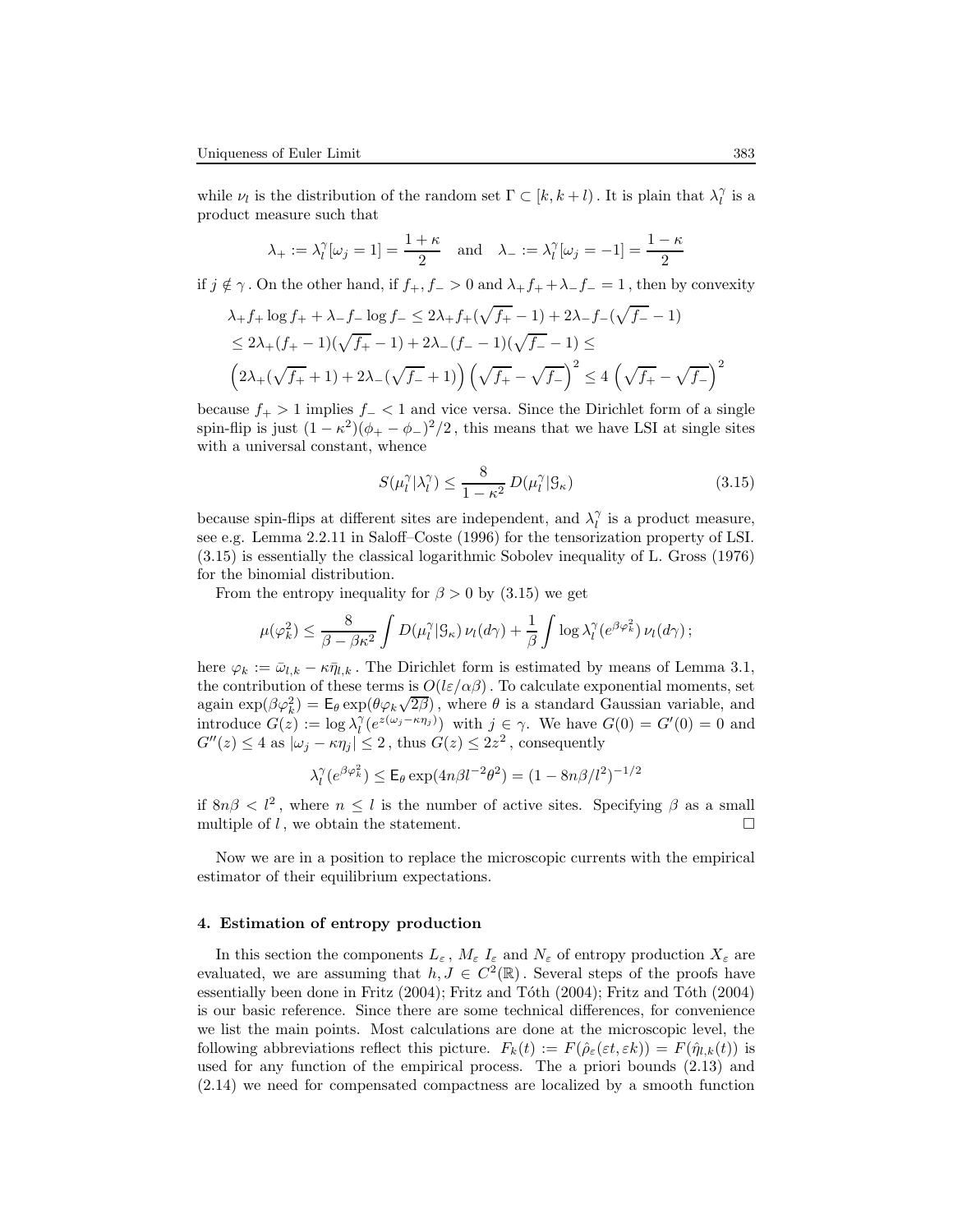$\phi \in C^2_{co}(\mathbb{R}^2_+)$  of compact support. The integral mean of  $\phi(\varepsilon t,x)\psi(\varepsilon t,x)$  over the space interval  $|x - \varepsilon k| < \varepsilon/2$  will be denoted by  $\psi_k(t)$ ,

$$
\psi_k(t) := \frac{1}{\varepsilon} \int_{\varepsilon k - \varepsilon/2}^{\varepsilon k + \varepsilon/2} \varphi(\varepsilon t, x) \, dx \,,
$$

where  $\varphi(t, x) := \phi(t, x)\psi(t, x)$ .

Finally, define  $\nabla_{\varepsilon} \varphi(x) := \varepsilon^{-1}(\varphi(x+\varepsilon) - \varphi(x))$  for functions, in the case of sequences we write  $\nabla_l \xi_k := l^{-1}(\xi_{k+l} - \xi_k)$ ,  $\nabla_l^* \xi_k := l^{-1}(\xi_{k-l} - \xi_k)$ , and  $\Delta_l \xi_k :=$  $-\nabla_{\ell}^{*}\nabla_{\ell}\xi_{k}$ . Note that  $\nabla_{\ell}^{*}$  is the adjoint of  $\nabla_{\ell}$  in  $\ell^{2}(\mathbb{Z})$  and  $\nabla_{1}\hat{\xi}_{l,k} = \nabla_{\ell}\bar{\xi}_{l,k+1-l}$  while  $\nabla_1^* \hat{\xi}_{l,k} = \nabla_l^* \bar{\xi}_{l,k}$ . For  $\nabla_1 \psi_k$  we have an identity,

$$
\nabla_1 \psi_k(t) = \frac{1}{\varepsilon} \int_{-\varepsilon}^{\varepsilon} (\varepsilon - |x|) \varphi_x'(\varepsilon t, \varepsilon k + x + \varepsilon/2) dx, \tag{4.1}
$$

where  $\varphi = \phi \psi$ , whence by the Schwarz inequality

$$
\left(\nabla_1\psi_k(t)\right)^2 \le \frac{2\varepsilon}{3} \int_{\varepsilon k - \varepsilon/2}^{\varepsilon k + 3\varepsilon/2} \varphi_x'^2(\varepsilon t, x) \, dx \,. \tag{4.2}
$$

A similar bound of  $(\nabla_l \psi_k)^2$  follows easily because  $\nabla_l \psi_k = \nabla_1 \bar{\psi}_{l,k}$ , thus

$$
\left(\nabla_l \psi_k(t)\right)^2 \le \frac{1}{l} \sum_{j=k}^{k+l-1} \left(\psi_{j+1}(t) - \psi_j(t)\right)^2 ;\tag{4.3}
$$

such estimates are frequently used in the following calculations.

Our strategy is to derive (2.13) or (2.14) for components of entropy production first in terms of  $\varphi = \phi \psi$  and its derivatives, but  $\|\varphi\| = O(\|\psi\|)$  and  $\|\varphi\|_{+1} =$  $O(\|\psi\|_{+1})$  such that the constants depend only on  $\phi$ , thus we need not worry too much about localization. In the rest of this section  $O_{\phi}(\cdot)$  denotes a bound depending only on  $\phi$ ; dependence on h is not indicated because it is fixed here.

4.1. The numerical error. This is the easiest case, by a direct calculation

$$
N_{\varepsilon}(\phi\psi, h) = \varepsilon \sum_{k \in \mathbb{Z}} \int_0^{\infty} \left( \nabla_1 \psi_k(t) - \varepsilon \nabla_{\varepsilon} \varphi(\varepsilon t, \varepsilon k - \varepsilon/2) \right) J_k(t) dt, \qquad (4.4)
$$

where  $\varphi = \phi \psi$ .

**Lemma 4.1.** The numerical error,  $N_{\varepsilon}$  satisfies (2.13).

**Proof.** This looks elementary, but we must be a bit careful because  $\psi''_{xx}$  can not appear in the bound. Doing discrete integration by parts we obtain

$$
N_{\varepsilon}(\phi\psi,h)=\varepsilon\sum_{k\in\mathbb{Z}}\int_0^\infty\delta_{\varepsilon,k}(t)\,\nabla_1^*J_k(t)\,dt\,,
$$

where  $\delta_{\varepsilon,k}(t) := \psi_k(t) - \varphi(\varepsilon t, \varepsilon k - \varepsilon/2)$  can be rewritten as

$$
\delta_{\varepsilon,k}(t) = \frac{1}{2\varepsilon} \int_{-\varepsilon/2}^{\varepsilon/2} (\varepsilon - 2x) \varphi_x'(\varepsilon t, \varepsilon k + x) \, dx \, .
$$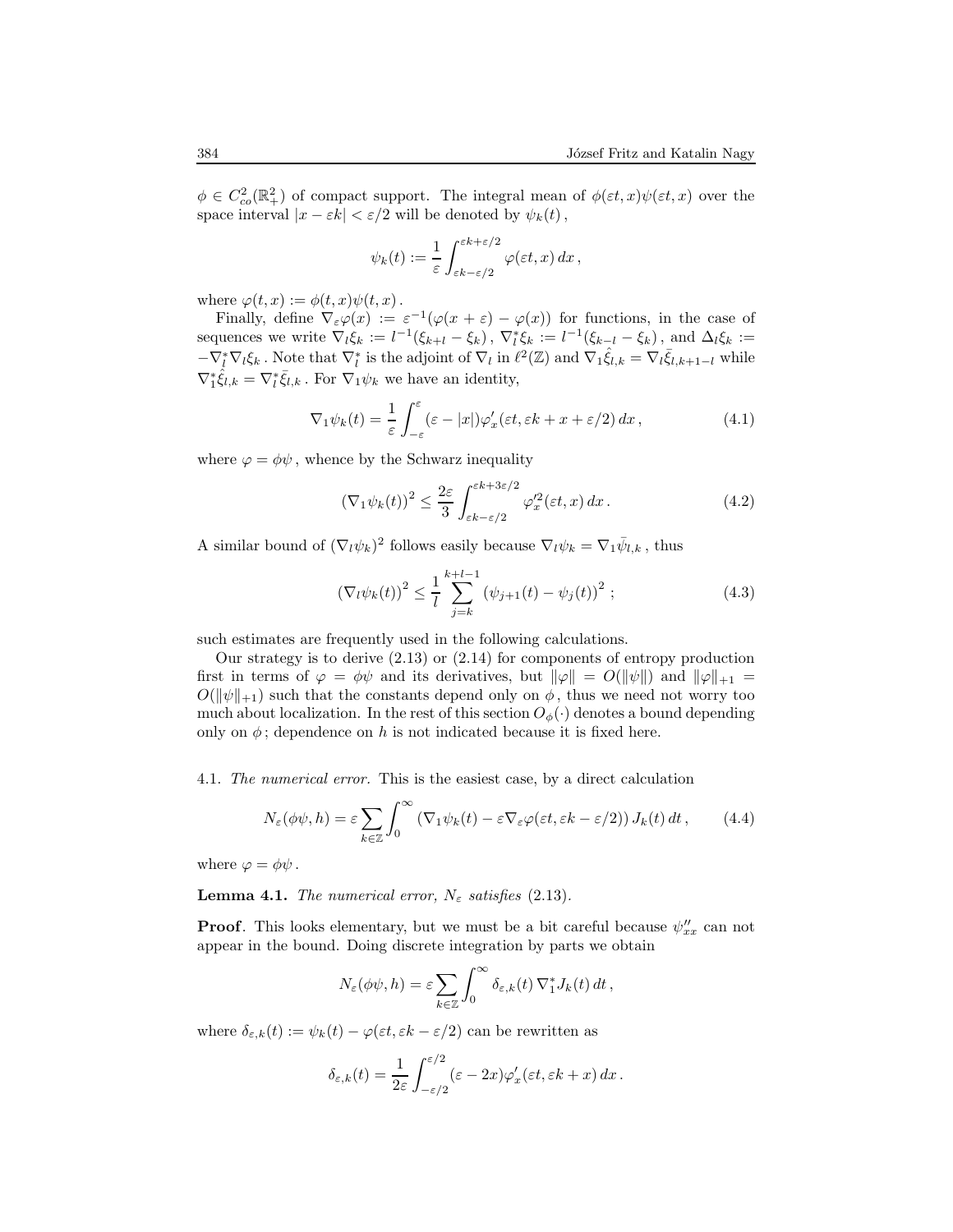Now we factorize the sum of integrals into a product by means of the Cauchy and Schwarz inequalities, here and also several times later on, we are using the scheme

$$
N_{\varepsilon}^{2}(\varphi,h) \leq \left(\sum_{k\in\mathbb{Z}}\int_{0}^{\infty}\delta_{\varepsilon,k}^{2}(t)\,dt\right)\left(\varepsilon^{2}\sum_{|k|\leq r/\varepsilon}\int_{0}^{\tau/\varepsilon}\left(\nabla_{1}^{*}J_{k}(t)\right)^{2}\,dt\right)\,,
$$

where  $r, \tau \geq 1$  are so large that  $\phi(t, x) = 0$  if  $t > \tau$  or  $|x| + \varepsilon > r$ . On the other hand, by Schwarz again

$$
\delta_{\varepsilon,k}^2(t) \leq \frac{\varepsilon}{3} \int_{-\varepsilon/2}^{\varepsilon/2} \varphi_x'^2(\varepsilon t, \varepsilon k + x) \, dx \,,
$$

while  $\nabla_1^* J_k = J'(\xi_k) \nabla_l^* \bar{\eta}_{l,k}$  with some intermediate value  $\xi_k$ . Since  $J'$  is bounded and  $\nabla_l^* \bar{\eta}_{l,k} = O(1/l)$ , we get a bound in terms of  $\varphi_x'$ , namely  $N_{\varepsilon}(\varphi, h) = ||\varphi_x'||_2 O_{\phi}(1/l)$ . Since  $\|\psi\|_{+1}$  dominates both  $\|\psi\|_{2}$  and  $\|\psi'_x\|_{2}$ , we have  $\|\varphi'_x\|_{2} \le \|\phi\| \|\psi'_x\|_{2}$  +  $\|\phi'_x\|\|\psi\|_2 = O_\phi(\|\psi\|_{+1}),$  consequently we have  $N_\varepsilon = \|\psi\|_{+1} O_\phi(1/l).$ 

By means of Lemma 3.3 and (2.2) a slightly better bound, namely  $E|N_{\varepsilon}| =$  $\|\psi\|_{+1} O_{\phi}((\varepsilon/\sigma)^{1/2})$  is obtained; notice that  $\varepsilon/\sigma = o(1/l^2)$ . In the case of unbounded spins, as in Fritz (2004), uniform bounds are not available, only the expectation of  $|N_{\varepsilon}|$  can be estimated.

4.2. The microscopic current. The starting point of the estimation of  $L_{\varepsilon}$  is an identity,

$$
\mathcal{L}h(\hat{\eta}_{l,k}) = h'(\hat{\eta}_{l,k}) \mathcal{L}\hat{\eta}_{l,k} + \frac{1}{2} \sum_{b \in \mathbb{Z}_*} h''(\tilde{\eta}_{k,b}) (c_b + \sigma) (\hat{\eta}_{l,k}^b - \hat{\eta}_{l,k})^2, \qquad (4.5)
$$

where  $\tilde{\eta}_{k,b}$  is an intermediate value between  $\hat{\eta}_{l,k}^b$  and  $\hat{\eta}_{l,k}$ . The second sum on the right hand side is a second order remainder, let  $Q_{\varepsilon}$  denote the resultant of these terms:

$$
Q_{\varepsilon}(\phi\psi,h) := \frac{\varepsilon}{2} \sum_{k \in \mathbb{Z}} \sum_{b \in \mathbb{Z}_*} \int_0^\infty \psi_k(t) h''(\tilde{\eta}_{k,b})(c_b + \sigma)(\hat{\eta}_{l,k}^b - \hat{\eta}_{l,k})^2 dt.
$$
 (4.6)

Since  $|\hat{\eta}_{l,k}^b - \hat{\eta}_{l,k}| \leq 2l^{-2}$ , we have a uniform bound  $Q_\varepsilon = ||\psi|| O_\phi(\sigma \varepsilon^{-1} l^{-3})$  depending only on  $\phi$  and h, i.e.  $Q_{\varepsilon}$  satisfies (2.14). Similar remainders appear also in the definition (4.16) of  $Q_{\varepsilon}^{i}$ . The first condition of (2.2) prescribing that l, the size of our mesoscopic blocks is large enough is needed to show that these remainders do vanish as  $\varepsilon \to 0$ , the numerical error,  $N_{\varepsilon}(\psi, h)$  and the martingale,  $M_{\varepsilon}(t, \psi, h)$ behave in a similar manner. On the other hand, LSI is effective when  $l(\varepsilon)$  is small, see the second condition of (2.2) and the next coming computations.

Observe now that  $\mathcal{L}_{o} \hat{\eta}_{l,k} = \nabla_l^* \mathbf{J}_{l,k}^o$ , see (1.4) for the definition of **j**. In view of Lemma 3.2 and Lemma 3.3 or 3.4 we decompose  $L_{\varepsilon}$  as  $L_{\varepsilon} = W_{\varepsilon} + \sigma L_{\varepsilon}^{so} + V_{\varepsilon} + Q_{\varepsilon}$ , where  $W_{\varepsilon} = L_{\varepsilon}^{oo} - V_{\varepsilon}$  and

$$
L_{\varepsilon}^{oo}(\phi\psi, h) := \varepsilon \sum_{k \in \mathbb{Z}} \int_{0}^{\infty} \psi_{k}(t) h'_{k}(t) \nabla_{l}^{*} \bar{\mathbf{j}}_{l,k}^{o}(\omega(t)) dt , \qquad (4.7)
$$

$$
L_{\varepsilon}^{so}(\phi\psi,h) := \varepsilon \sum_{k\in\mathbb{Z}} \int_0^\infty \psi_k(t) h'_k(t) \Delta_1 \hat{\eta}_{l,k}(t) dt , \qquad (4.8)
$$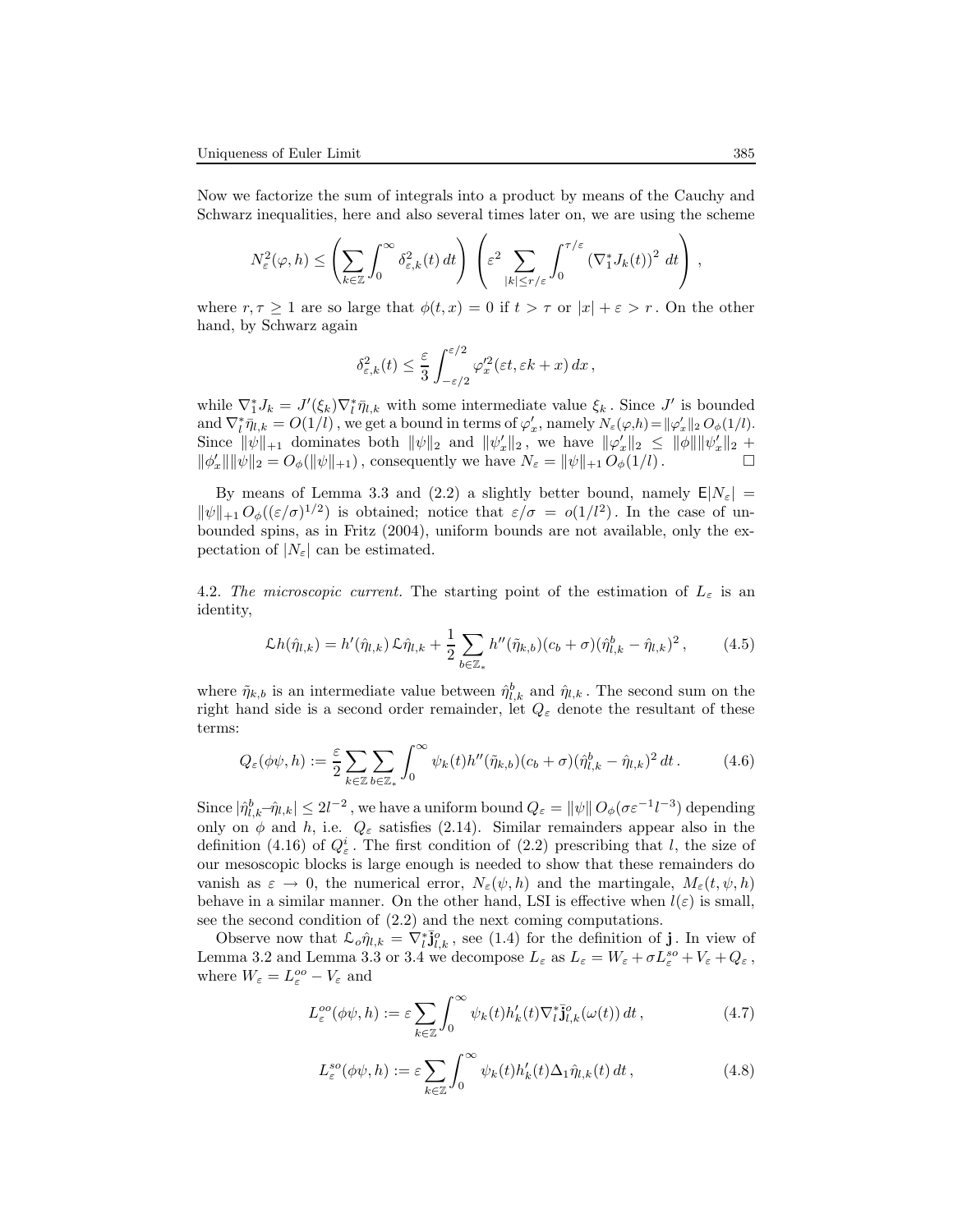$$
V_{\varepsilon}(\phi\psi, h) := \varepsilon \sum_{k \in \mathbb{Z}} \int_0^{\infty} \psi_k(t) h'_k(t) \nabla_l^* \mathfrak{J}(\bar{\eta}_{l,k}(t), \bar{\omega}_{l,k}(t)) dt ; \qquad (4.9)
$$

 $I_{\varepsilon}$  will be canceled by  $V_{\varepsilon}$  at the end of the argument.

Each of the sums above contains a space gradient, and  $\sum x_k \nabla_l^* y_k = \sum y_k \nabla_l x_k$ , moreover  $\nabla_l(x_k y_k) = y_{k+l} \nabla_l x_k + x_k \nabla_l y_k$ , therefore  $W_\varepsilon = Y_\varepsilon^w + Z_\varepsilon^w$  and  $L_\varepsilon^{so} =$  $Y^s_{\varepsilon}+Z^s_{\varepsilon}$  , where

$$
Y_{\varepsilon}^{w}(\phi\psi,h) := \varepsilon \sum_{k \in \mathbb{Z}} \int_{0}^{\infty} (\nabla_{l}\psi_{k}) h'_{k}(t) (\overline{\mathbf{j}}_{l,k}^{o} - \mathfrak{J}(\overline{\eta}_{l,k}, \overline{\omega}_{l,k})) dt, \qquad (4.10)
$$

$$
Z_{\varepsilon}^{w}(\phi\psi,h) := \varepsilon \sum_{k \in \mathbb{Z}} \int_{0}^{\infty} \psi_{k+l}(t) (\nabla_{l} h'_{k}) (\bar{\mathbf{j}}_{l,k}^{o} - \mathfrak{J}(\bar{\eta}_{l,k}, \bar{\omega}_{l,k})) dt , \qquad (4.11)
$$

$$
Y_{\varepsilon}^{s}(\phi\psi,h) := -\varepsilon \sum_{k\in\mathbb{Z}} \int_{0}^{\infty} (\nabla_{1}\psi_{k}(t))h'_{k}(t)\nabla_{1}\hat{\eta}_{l,k}(t) dt , \qquad (4.12)
$$

$$
Z_{\varepsilon}^{s}(\phi\psi,h) := -\varepsilon \sum_{k\in\mathbb{Z}} \int_{0}^{\infty} \psi_{k+1}(t) (\nabla_{1}h'_{k}(t)) \nabla_{1}\hat{\eta}_{l,k}(t) dt.
$$
 (4.13)

The following bounds are more or less direct consequences of Lemma 3.2 and Lemma 3.3 or 3.4.

**Lemma 4.2.**  $Y_{\varepsilon}^{w}$  and  $\sigma Y_{\varepsilon}^{s}$  satisfy  $(2.13)$ ,  $Q_{\varepsilon}$ ,  $Z_{\varepsilon}^{w}$  and  $\sigma Z_{\varepsilon}^{s}$  satisfy  $(2.14)$ . The bounds of  $Q_{\varepsilon}$  and  $Z_{\varepsilon}^{w}$  vanish as  $\varepsilon \to 0$ , while  $Z_{\varepsilon}^{s} \leq 0$  if h is convex and  $\phi \psi \geq 0$ .

**Proof.**  $Q_{\varepsilon}$  has a trivial deterministic bound, the estimation of  $Y_{\varepsilon}^w$  and  $Y_{\varepsilon}^s$  is fairly similar to that of  $N_{\varepsilon}$ . Separating  $\nabla_l \psi_k$  and  $\mathbf{j}^o - \mathfrak{J}$  by means of the Cauchy and Schwarz inequalities, (4.3) and Lemma 3.2 imply that  $E|Y_{\varepsilon}^{w}| = ||\psi||_{+1} O_{\phi}(l\sqrt{\varepsilon/\sigma})$ . In the same way, but now from (4.2) and Lemma 3.3 or 3.4, we get  $\sigma(\varepsilon) \mathsf{E}|Y^s_{\varepsilon}| =$  $\|\psi\|_{+1} O_{\phi}(\sqrt{\varepsilon \sigma})$ .

In the case of  $Z_{\varepsilon}^w$  we separate  $\nabla_l h'$  and  $\mathbf{j}^o - \mathfrak{J}$  in the usual way. Since  $\nabla_l h'_k =$  $h''(\tilde{\eta}_k)\nabla_l \hat{\eta}_{l,k}$  with some intermediate value, and  $l\nabla_l \hat{\eta}_{l,k} = (A * \eta)_k$ , where the convolution kernel A satisfies  $\sum A_j = 0$  and  $\sum A_j^2 = O(1/l)$ , Lemma 3.2 and Lemma 3.3 or 3.4 result in  $\mathsf{E}|Z_{\varepsilon}^{w}| = ||\psi|| O_{\phi}(l/\sigma)$ . Finally, the inequality  $Z_{\varepsilon}^{s} \leq 0$  is trivial if  $h'' \geq 0$  and  $\phi \psi \geq 0$ , in the general case  $\sigma(\varepsilon) \mathsf{E} |Z_{\varepsilon}^s| = O_{\phi}(\|\psi\|)$  is a direct consequence of Lemma 3.3 with  $(A * \eta)_k = \bar{\eta}_{l,k+l} - \bar{\eta}_{l,k}$ .

The gradient of the microscopic entropy flux can be written as

$$
I_{\varepsilon}(\phi\psi, h) = -\varepsilon \sum_{k \in \mathbb{Z}} \int_0^{\infty} \psi_k(t) \nabla_1^* J_k(t) dt , \qquad (4.14)
$$

and  $\nabla_1^* J_k = J_{k-1} - J_k = J'_k \nabla_l^* \bar{\eta}_{l,k} + (1/2) J''(\tilde{\eta}_k) (\nabla_l^* \bar{\eta}_{l,k})^2$  with some intermediate value  $\tilde{\eta}_k$ . Since  $J'(\rho) = \kappa h'(\rho)(1 - 2\rho)$ ,

$$
J'_{k} \nabla_{l}^{*} \bar{\eta}_{l,k} = \kappa h'_{k} \nabla_{l}^{*} (\bar{\eta}_{l,k} - (\bar{\eta}_{l,k})^{2}) + \kappa h'_{k} (\bar{\eta}_{l,k-l} + \bar{\eta}_{l,k} - 2\hat{\eta}_{l,k}) \nabla_{l}^{*} \bar{\eta}_{l,k},
$$

consequently  $I_{\varepsilon} = I_{\varepsilon}^{o} - Q_{\varepsilon}^{i}$ , where

$$
I_{\varepsilon}^{o}(\phi\psi,h) := -\kappa\varepsilon \sum_{k\in\mathbb{Z}} \int_{0}^{\infty} \psi_{k}(t)h_{k}'(t)\nabla_{l}^{*}(\bar{\eta}_{l,k} - (\bar{\eta}_{l,k})^{2}) dt, \qquad (4.15)
$$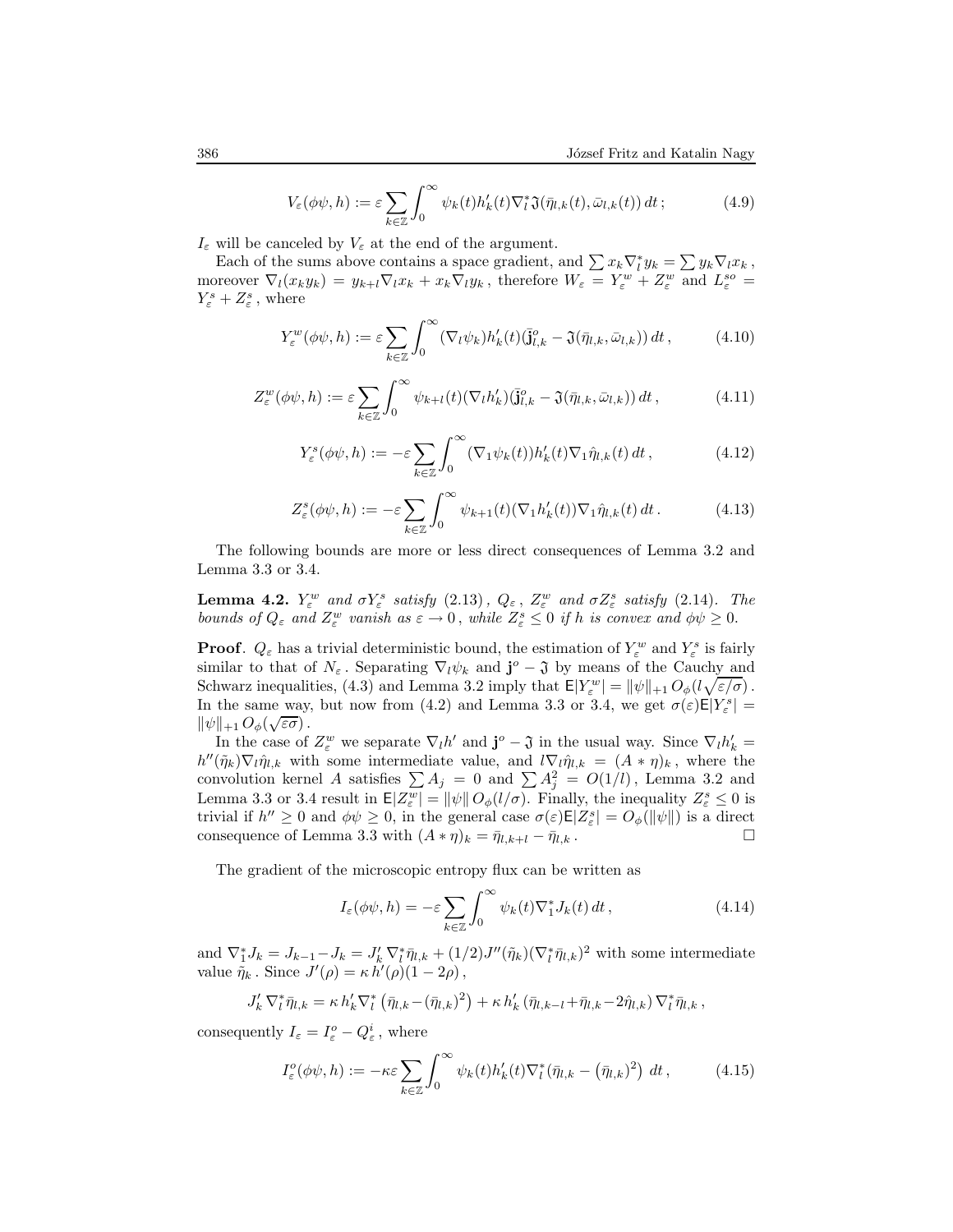and  $Q^i_{\varepsilon}$  consists of the second order remainders above,

$$
Q_{\varepsilon}^{i}(\phi\psi,h) := \frac{\varepsilon}{2} \sum_{k\in\mathbb{Z}} \int_{0}^{\infty} \psi_{k}(t)h'_{k}(t)J''(\tilde{\eta}_{k})(\nabla_{l}^{*}\bar{\eta}_{l,k})^{2} dt
$$
  
 
$$
+\kappa\varepsilon \sum_{k\in\mathbb{Z}} \int_{0}^{\infty} \psi_{k}(t)h'_{k}(t)(\bar{\eta}_{l,k-l} + \bar{\eta}_{l,k} - 2\hat{\eta}_{l,k})\nabla_{l}^{*}\bar{\eta}_{l,k} dt.
$$
 (4.16)

The first sum of  $Q_{\varepsilon}^{i}$  can directly be estimated,  $\|\psi\|(\varepsilon l^{2})^{-1}$  is its order. Factorizing the second one, a bit larger bound,  $\mathsf{E}|Q^i_{\varepsilon}| = ||\psi|| O_{\phi}(l/\sigma)$  follows by Lemma 3.3 or 3.4.

The crucial step of the argument is the replacement of the mesoscopic current,  $\mathfrak J$  by its canonical expectation given  $\bar{\eta}_{l,k}$ . Just as before Lemma 4.2, we have  $V_{\varepsilon} + I_{\varepsilon}^{o} = Y_{\varepsilon}^{i} + Z_{\varepsilon}^{i}$ , where

$$
Y_{\varepsilon}^{i}(\phi\psi,h) := \varepsilon \sum_{k\in\mathbb{Z}} \int_{0}^{\infty} (\nabla_{l}\psi_{k}) h_{k}'\left(\mathfrak{J}(\bar{\eta}_{l,k},\bar{\omega}_{l,k}) - \kappa(\bar{\eta}_{l,k} - \bar{\eta}_{l,k}^{2})\right) dt, \qquad (4.17)
$$

$$
Z_{\varepsilon}^{i}(\phi\psi,h) := \varepsilon \sum_{k\in\mathbb{Z}} \int_{0}^{\infty} \psi_{k+l}(\nabla_{l}h'_{k}) \left(\mathfrak{J}(\bar{\eta}_{l,k},\bar{\omega}_{l,k}) - \kappa(\bar{\eta}_{l,k}-\bar{\eta}_{l,k}^{2})\right) dt.
$$
 (4.18)

Since  $\Im(\bar{\eta}_{l,k}, \bar{\omega}_{l,k}) - \kappa (\bar{\eta}_{l,k} - \bar{\eta}_{l,k}^2) = (1 - \bar{\eta}_{l,k})(\bar{\omega}_{l,k} - \kappa \bar{\eta}_{l,k})$ , we are now in a position to apply Lemma 3.5, too.

**Lemma 4.3.**  $Y_{\varepsilon}^{i}$  satisfies (2.13),  $Q_{\varepsilon}^{i}$  and  $Z_{\varepsilon}^{i}$  satisfy (2.14) with vanishing bounds.

**Proof.** The treatment of  $Y^i_{\varepsilon}$  follows that of  $Y^w_{\varepsilon}$ , by means of (4.3) and Lemma 3.5 we get  $E|Y_{\varepsilon}^i| = ||\psi||_{+1} O_{\phi}(\sqrt{\varepsilon/\alpha + 1/l})$ . Finally, as in the case of  $Z_{\varepsilon}^w$ , Lemma 3.3 and Lemma 3.5 imply  $\mathsf{E}|Z_{\varepsilon}^{i}| = ||\psi|| O_{\phi}(\sqrt{1/\alpha \sigma + 1/\varepsilon \sigma l})$ , which completes the  $\Box$ 

4.3. The martingale.  $M_{\varepsilon}(t, \psi, h)$  is delicate because it can not be written as integral of a function over space and time. The stochastic differential  $dh(\hat{\rho}_{\varepsilon}) = \varepsilon^{-1} \mathcal{L}h(\hat{\rho}_{\varepsilon}) +$  $dm_{\varepsilon}$  defines a martingale  $m_{\varepsilon} = m_{\varepsilon}(t,x)$  for each  $x \in \mathbb{R}$  such that  $m_{\varepsilon}(t,x) =$  $m_{\varepsilon}(t, \varepsilon k)$  if  $|x - \varepsilon k| < \varepsilon/2$  and

$$
M_{\varepsilon}(t,\phi\psi,h) = \int_{-\infty}^{\infty} \int_0^t \psi(t,x)\,\phi(t,x)\,m_{\varepsilon}(dt,x)\,dx\,. \tag{4.19}
$$

 $m_{\varepsilon}$  is identified by the intensity  $q_{\varepsilon}$  of its quadratic variation  $\langle m_{\varepsilon} \rangle$ ,

$$
q_{\varepsilon}(t,x) := \frac{1}{\varepsilon} \left( \mathcal{L}h^{2}(\hat{\rho}_{\varepsilon}) - 2h(\hat{\rho}_{\varepsilon})\mathcal{L}h(\hat{\rho}_{\varepsilon}) \right)
$$
  

$$
= \frac{1}{\varepsilon} \sum_{b \in \mathbb{Z}_{*}} (c_{b} + \sigma) \left( h(\hat{\eta}_{l,k}^{b}) - h(\hat{\eta}_{l,k}) \right)^{2}
$$
(4.20)

if  $|x-\varepsilon k| < \varepsilon/2$ , cf. (4.5). Since  $d\langle m_{\varepsilon} \rangle = q_{\varepsilon} dt$ , we have  $\mathsf{E} m_{\varepsilon}^2(t,x) = \int_0^t \mathsf{E} q_{\varepsilon}(\tau,x) d\tau$ . **Lemma 4.4.**  $M_{\varepsilon}(\infty, \phi\psi, h)$  satisfies (2.13).

**Proof.** Let  $\dot{m}_{\varepsilon}(t, x)$  denote the time derivative of  $m_{\varepsilon}$  in the  $H^{-1}$  sense, we have to show that  $\mathsf{E} \|\varphi \, \dot{m}_{\varepsilon}\|_{-1}^2 \to 0$  as  $\varepsilon \to 0$ . Since  $\|\partial_t(\varphi \, m_{\varepsilon})\|_{-1} \leq \|\varphi \, m_{\varepsilon}\|_2$  and  $\|\varphi'_t m_{\varepsilon}\|_{-1} \leq \|\varphi'_t m_{\varepsilon}\|_2$ , the problem reduces to the calculation of  $q_{\varepsilon}$ . Just as in the case of  $Q_{\varepsilon}$ , see (4.20) and (4.5), independently of the configuration we have  $q_{\varepsilon}(t,x) = O(\sigma/l^3 \varepsilon)$ , which completes the proof.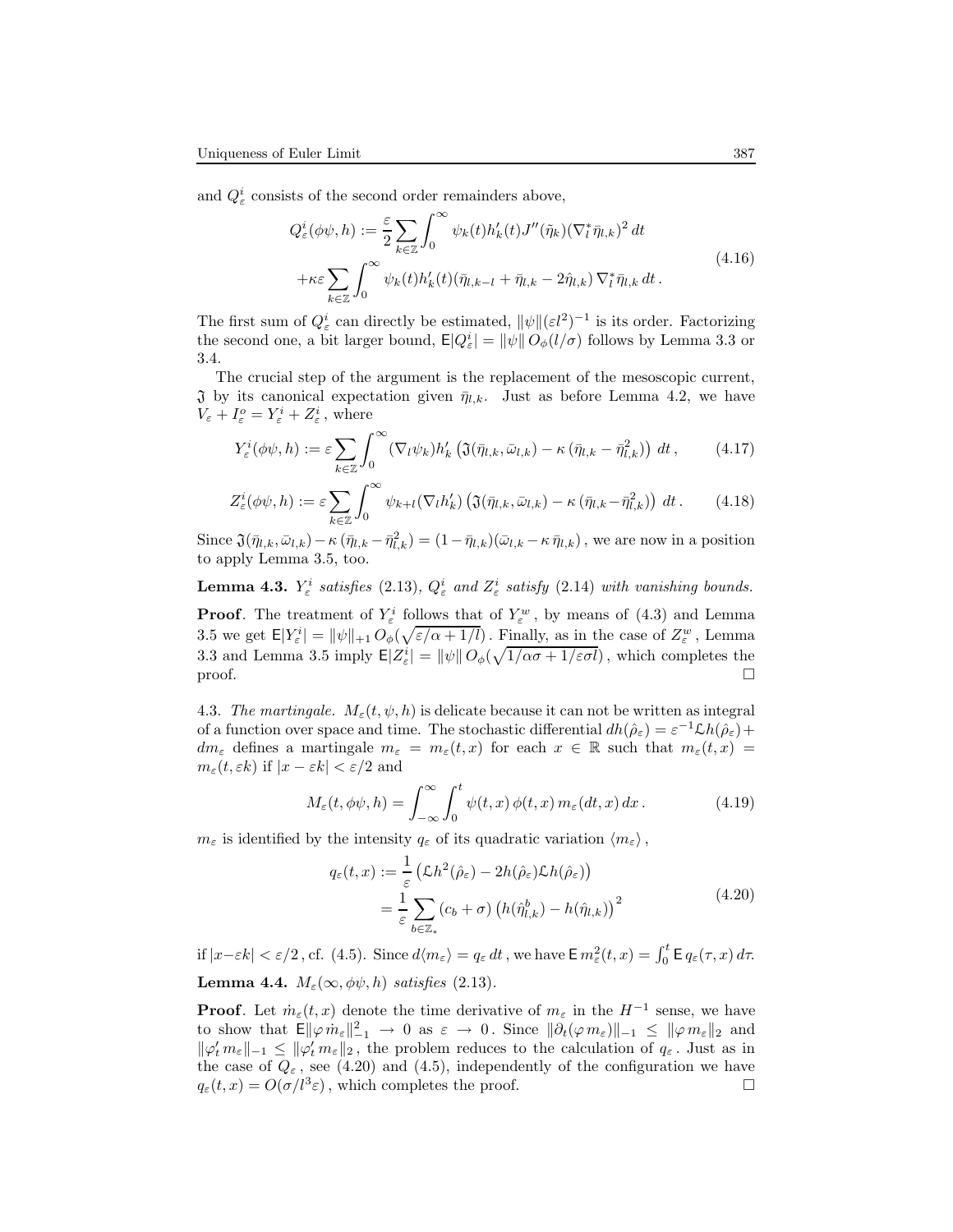Summarizing the results of this section, we see that entropy production  $X_{\varepsilon}(\phi\psi,h)$ ,  $\psi \in C_c^1(\mathbb{R}^2)$ ,  $\phi \in C_{co}^2(\mathbb{R}^2_+)$  has been decomposed as  $X_{\varepsilon} = Y_{\varepsilon} + Z_{\varepsilon} + \sigma Z_{\varepsilon}^s$ , where  $Y_{\varepsilon} := N_{\varepsilon} + Y_{\varepsilon}^{w} + \sigma Y_{\varepsilon}^{s} + Y_{\varepsilon}^{i} + M_{\varepsilon}$  vanishes in  $H_{\text{loc}}^{-1}$ ,  $Z_{\varepsilon} := Z_{\varepsilon}^{w} + Z_{\varepsilon}^{i} + Q_{\varepsilon} - Q_{\varepsilon}^{i}$  vanishes in the space of locally bounded measures, and  $\sigma Z_{\varepsilon}^{s}$  is bounded in sense. Moreover,  $Z_{\varepsilon}^{s} \leq 0$  if  $\psi, \phi \geq 0$  and h is convex. The rest of the proof is an application of the stochastic version of the theory of compensated compactness and PDE theory on uniqueness of weak solutions to a single conservation law.

#### 5. Completion of the proof

Let us consider the distributions  $\hat{P}_{\theta,\varepsilon}$ ,  $\varepsilon > 0$  of the Young representation of the empirical process  $\hat{\rho}_{\varepsilon}$ , see Section 2 for definitions. This family is tight with respect to the weak topology of the space  $M_\theta(\mathbb{X})$  of locally finite measures, denote  $\hat{P}_\theta$  any of its limit distributions. In the proof of uniqueness the distribution of the empirical process shall be considered also as a probability measure on the space  $L^2_{\text{loc}}(\mathbb{R}^2_+)$ .

5.1. Convergence to weak solutions. In the previous section conditions (2.13) and (2.14) on entropy production have been verified, consequently Proposition 2.1 of Fritz  $(2004)$  or Lemma 8 of Fritz and Tôth  $(2004)$  imply Tartar's factorization  $(2.15)$  $\hat{P}_{\theta}$ -a.s. for all couples of smooth entropy pairs. Evaluating (2.15) for  $h_1(\rho) := \rho$ ,  $J_1(\rho) := \kappa \rho - \kappa \rho^2$  and  $h_2(\rho) := \rho^2$ ,  $J_2(\rho) = \kappa \rho^2 - 4\kappa \rho/3$  if  $\rho \in [0, 1]$ , we get

$$
\theta_{t,x}(\rho^4) - 4\theta_{t,x}(\rho)\theta_{t,x}(\rho^3) + 3\theta_{t,x}^2(\rho^2) = 0
$$

almost everywhere with respect to  $(t, x)$  and  $\hat{P}_{\theta}$ . Observe that

$$
\iint (u^4 + v^4 - 4u^3v - 4uv^3 + 6u^2v^2) \theta_{t,x}(du) \theta_{t,x}(dv)
$$

$$
= \iint (u - v)^4 \theta_{t,x}(du) \theta_{t,x}(dv) = 0 \quad \text{a.s}
$$

is an equivalent form of the equation of factorization, thus the product of the measures  $\theta_{t,x}(du)$  and  $\theta_{t,x}(dv)$  is concentrated on the diagonal. This means that  $\theta_{t,x}$  is a Dirac measure a.s., and any limit distribution  $\hat{P}_{\theta}$  is concentrated on a set of weak solutions.

5.2. Uniqueness of the limit. Since  $Z^s_{\varepsilon}(\psi, h) \leq 0$  if  $\psi \geq 0$  and h is convex, while all other terms of entropy production vanish in the limit, from (2.5) we obtain the weak Lax inequality (2.10) for measure solutions with probability one with respect to any limit distribution  $\hat{P}_{\theta}$ . As a consequence of compensated compactness, the weak inequality  $(2.10)$  for measure solutions turns into the weak inequality  $(2.16)$ for weak solutions; the initial value is not present in these inequalities. To get uniqueness, we have to show that these weak solutions all satisfy the given initial condition  $\rho_0 \in L^{\infty}(\mathbb{R})$ , that is (1.7) holds true a.s. for all limit distributions of the empirical process  $\hat{\rho}_{\varepsilon}$  as specified below; our starting point is again (2.5), but now with  $h(\rho) \equiv \rho$ . The argument is an extension of the standard PDE proof in case of the vanishing viscosity limit, see e.g. Dafermos (2000); Serre (2000).

Besides  $\hat{P}_{\varepsilon,\theta}$  and  $\hat{P}_{\varepsilon}$ , the distribution  $\hat{P}_{\varepsilon,2}$  of  $\hat{\rho}_{\varepsilon}^2 \in L^2_{loc}(\mathbb{R}^2_+)$  plays also some role. Any of these families is tight with respect to the weak topology of the underlying spaces, thus Skorohod's embedding applies: for every sequence  $\varepsilon(n) \to 0$  such that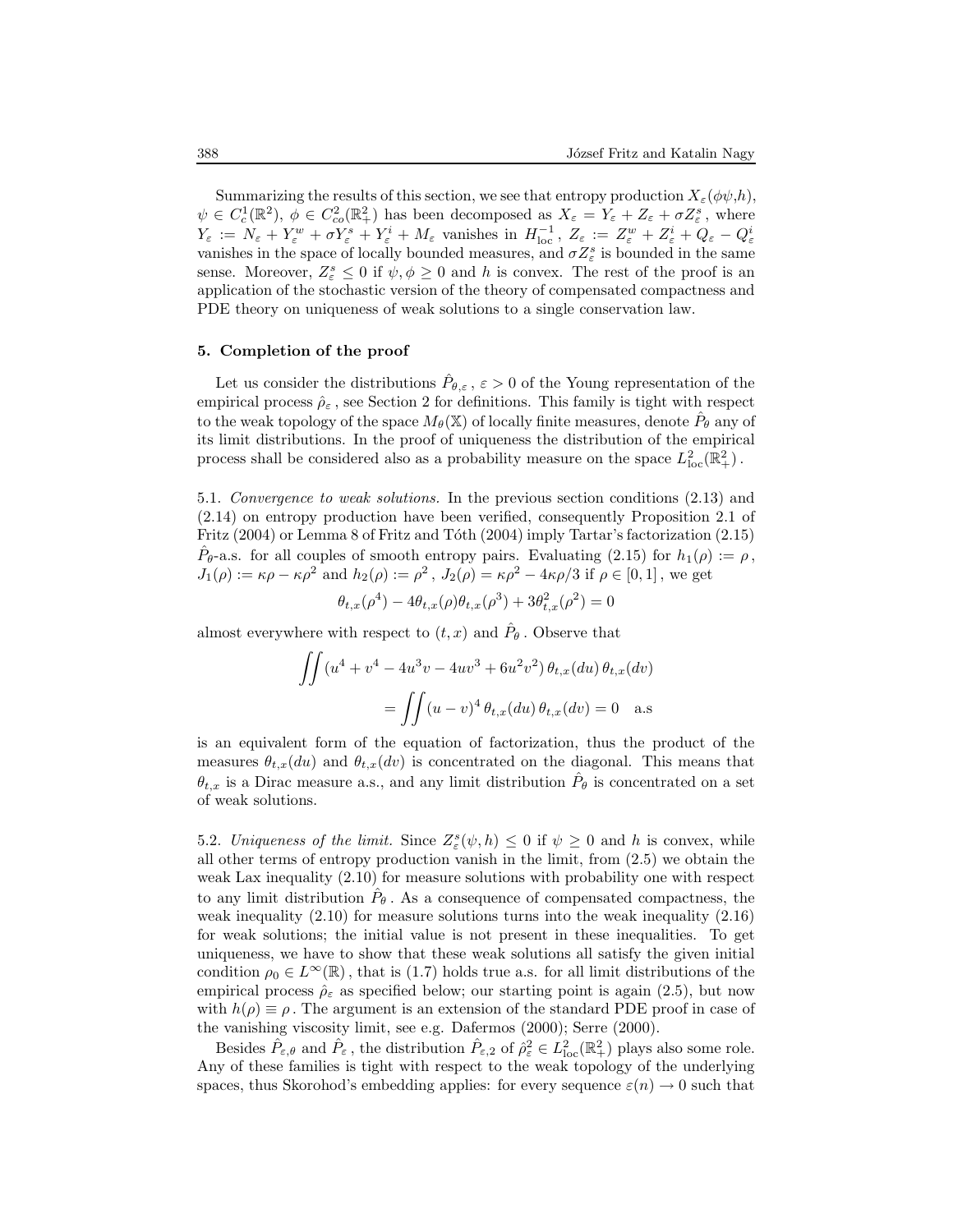$\hat{P}_{\varepsilon,\theta}$ ,  $\hat{P}_{\varepsilon}$  and  $\hat{P}_{\varepsilon,2}$  all converge in the weak sense along this subsequence, we have a probability space on which almost surely

$$
\lim_{n\to\infty}\int_0^\infty\int_{-\infty}^\infty\psi(t,x)\hat{\rho}_{\varepsilon(n)}(t,x)\,dx\,dt=\int_0^\infty\int_{-\infty}^\infty\psi(t,x)\theta_{t,x}(\rho)\,dx\,dt\,,
$$

and

$$
\lim_{n \to \infty} \int_0^{\infty} \int_{-\infty}^{\infty} \psi(t, x) \hat{\rho}_{\varepsilon(n)}^2(t, x) dx dt = \int_0^{\infty} \int_{-\infty}^{\infty} \psi(t, x) \theta_{t, x}(\rho^2) dx dt
$$

for all  $\psi \in C_c(\mathbb{R}^2)$ . Here  $\theta_{t,x}$  is the limiting Young measure, i.e.  $\theta_{t,x}(\rho^2)$  is just the a.s. weak limit of  $\hat{\rho}^2_{\varepsilon(n)}$ . However,  $\theta_{t,x}(\rho^2) = \theta_{t,x}^2(\rho)$  a.s. in view of the previous subsection, consequently  $\hat{\rho}_{\varepsilon(n)}$  is almost surely convergent also with respect to the strong topology of  $L^2_{loc}(\mathbb{R}^2_+)$  because weak convergence in a Hilbert space together with convergence of the norm imply strong convergence.

Now we are in a position to return to (2.5), set  $0 \leq \psi \in C_c^1(\mathbb{R}^2)$  and  $h(\rho) \equiv \rho$ . Since  $Z_{\varepsilon}^{s}(\psi, h) = 0$  in this case, while  $Y_{\varepsilon}$  and  $Z_{\varepsilon}$  vanish in the limit, (1.10) implies (1.7). Perhaps Corollary 6.1 of Bressan (2000) or Main Theorem of Chen and Rascle (2000) are the most convenient references, these results tell us that the weak Lax inequality  $(2.16)$  and the weak equation  $(1.7)$  including the initial condition imply the uniqueness of weak solutions to a single conservation law as (1.5).

## 6. Concluding remarks

In view of the previous argument, the conclusion of Theorem 1.1 can considerably be improved as follows, conditions are not changed. Let  $\rho$  denote the entropy solution to (1.5) with initial condition  $\rho_0$ , then

$$
\lim_{\varepsilon \to 0} \int_0^{\tau} \int_{-r}^r \mathsf{E} |\hat{\rho}_{\varepsilon}(t,x) - \rho(t,x)|^2 \, dx \, dt = 0
$$

for all  $r, \tau > 0$ . Notice that the statement is restricted to mesoscopic blocks of size  $l(\varepsilon)$  as specified by (2.2). The bound of Lemma 3.3 is not sufficient to fill in the gap between large microscopic and mesoscopic block averages because for  $(A * \eta)_k = \bar{\eta}_{p,k+m} - \bar{\eta}_{p,k}$  we only have

$$
\varepsilon^2 \sum_{|k|< r/\varepsilon} \int_0^{\tau/\varepsilon} \int (\bar{\eta}_{p,k+m} - \bar{\eta}_{p,k})^2 \, d\mu_{\varepsilon,t} \, dt \le C_2 \left( \frac{(r+\tau)\varepsilon m^3}{\sigma p} + \frac{r\tau}{p} \right) \,,
$$

thus  $m = O((\sigma/\varepsilon)^{1/3})$  is needed when  $p \in \mathbb{N}$  is fixed and  $\varepsilon \to 0$ . However, (2.2) implies  $(\sigma(\varepsilon)/\varepsilon)^{1/3} = o(l(\varepsilon))$ ; LSI is not optimal when m is large. Nevertheless

$$
\bar{\eta}_{p,k+m} - \bar{\eta}_{p,k} = \frac{1}{p} \sum_{j=k}^{k+p-1} (\eta_{j+m} - \eta_j) = \frac{1}{p} \sum_{j=k}^{k+p-1} \sum_{i=0}^{m-1} (\eta_{j+i+1} - \eta_{j+i}),
$$

thus Lemma 3.4 implies

$$
\varepsilon^2 \sum_{|k|< r/\varepsilon} \int_0^{\tau/\varepsilon} \int (\bar{\eta}_{p,k+m} - \bar{\eta}_{p,k})^2 \, d\mu_{\varepsilon,t} \, dt \leq C_2' \left( \frac{(r+\tau)\varepsilon m^2}{\sigma} + \frac{r\tau}{p} \right) \,,
$$

whence by the Cauchy inequality

$$
\varepsilon^2 \sum_{|k|< r/\varepsilon} \int_0^{\tau/\varepsilon} \int (\bar{\eta}_{m,k} - \bar{\eta}_{p,k})^2 \, d\mu_{\varepsilon,t} \, dt \leq C_2' \left( \frac{(r+\tau)\varepsilon m^2}{\sigma} + \frac{r\tau}{p} \right) \,,
$$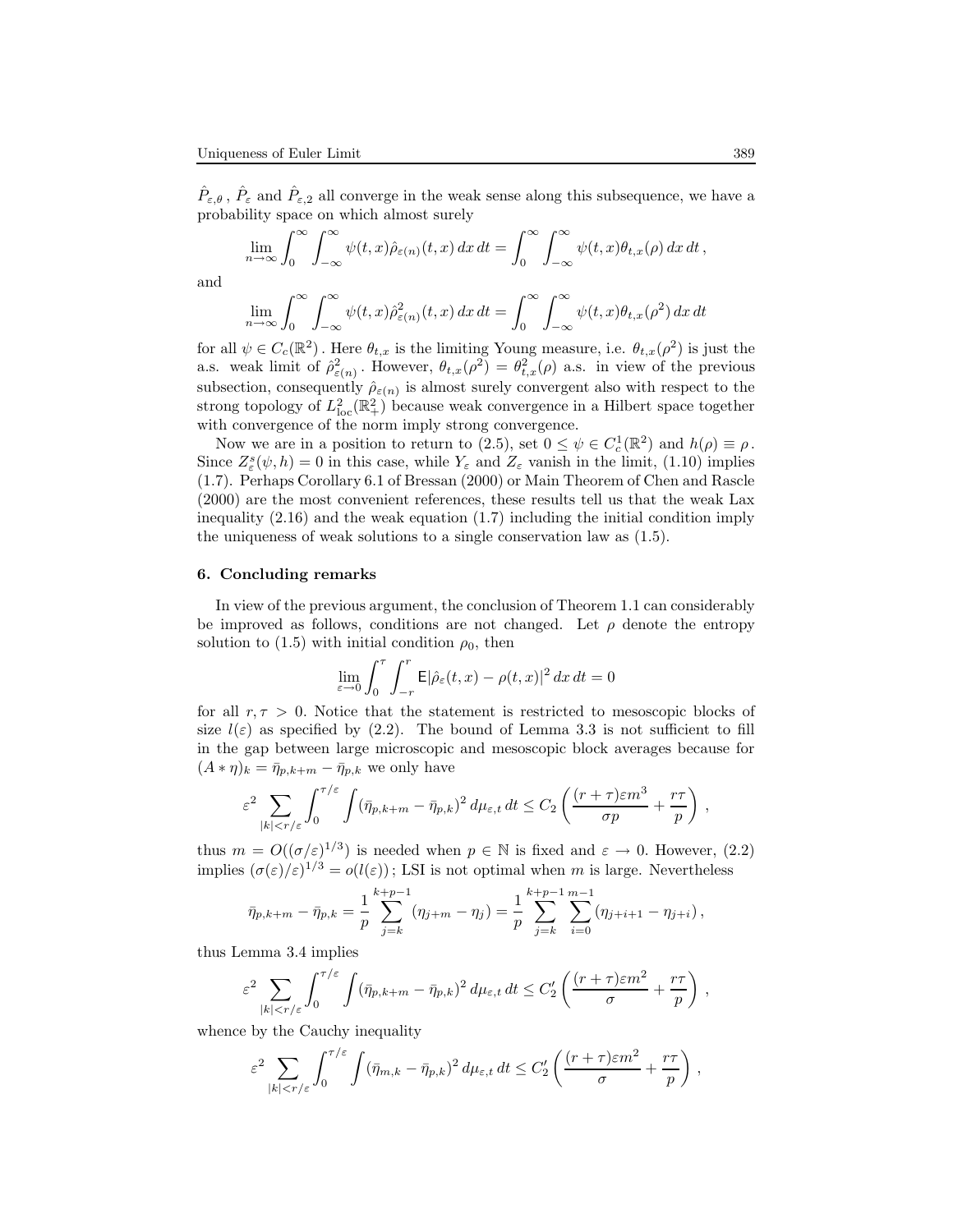at lest if m is a multiple of p. Since  $\varepsilon l^2(\varepsilon)/\sigma(\varepsilon) \to 0$  as  $\varepsilon \to 0$ , we can choose  $m \approx l(\varepsilon)$  to get

$$
\lim_{p \to \infty} \lim_{\varepsilon \to 0} \int_0^{\tau} \int_{-r}^r \mathsf{E} |\bar{\rho}_{\varepsilon,p}(t,x) - \hat{\rho}_{\varepsilon}(t,x)|^2 dx dt = 0,
$$

where  $\bar{\rho}_{\varepsilon,p}(t,x) := \bar{\eta}_{p,k}(t/\varepsilon)$  if  $|x - k\varepsilon| < \varepsilon/2$ . Indeed,  $\bar{\eta}_{l,k} \approx \hat{\eta}_{l,k}$  in a mean square sense, see Lemma 3.3 or 3.4, consequently

$$
\lim_{p \to \infty} \lim_{\varepsilon \to 0} \int_0^{\tau} \int_{-r}^r \mathsf{E} |\bar{\rho}_{\varepsilon,p}(t,x) - \rho(t,x)|^2 \, dx \, dt = 0 \, .
$$

There is another, not less interesting version of this model. Electrophoresis can be mimicked by replacing the spin-flip action  $\omega_k \to -\omega_k$  with a creationannihilation mechanism such that  $(\omega_k, \omega_{k+1}) = (0, 0) \rightarrow (-1, 1)$  and  $(\omega_k, \omega_{k+1}) =$  $(-1, 1) \rightarrow (0, 0)$ . Total charge  $\sum \omega_k$  is the only conserved quantity in this case, the associated empirical process is defined as  $\hat{u}_{\varepsilon}(t,x) := \hat{\omega}_{l,k}(t/\varepsilon)$  if  $|x - \varepsilon k| < \varepsilon/2$ . Stationary product measures,  $\lambda_u$  of this process are characterized by  $\lambda_u(\omega_k) = u$ and  $\lambda_u(\omega_k = 0) = (1/3)((4 - 3u^2)^{1/2} - 1)$ , and the macroscopic equation for the limit of  $\hat{u}_{\varepsilon}$  reads as

$$
\partial_t u = \partial_x (u^2 + \frac{1}{3}\sqrt{4 - 3u^2}).\tag{6.1}
$$

A rigorous derivation of this equation could follow the argument of the paper, but the final crucial step, the replacement of  $\bar{\eta}_{l,k}$  with its canonical expectation  $4/3 - (1/3)(4 - 3\bar{\omega}_{l,k}^2)^{1/2}$  is problematic because that second LSI is not available. This system is also a relaxation scheme, perhaps methods of PDE theory Chen and Rascle (2000); Dafermos (2000) are helpful.

Acknowledgement: We are deeply indebted to Christophe Bahadoran for valuable remarks on the main line of the argument concerning uniqueness theory of a single conservation law, and also on several technical details of the proofs.

#### References

- C. Bahadoran. Blockage hydrodynamics of one-dimensional driven conservative systems. Ann. Probab. 32, 805–854 (2004).
- A. Bressan. Hyperbolic Systems of Conservation Laws: The One Dimensional Cauchy Problem, volume 20 of Oxford Lecture Series in Math. Appl. Oxford University Press, Oxford (2000).
- G.-Q. Chen and M. Rascle. Initial layers and uniqueness of weak entropy solutions to hyperbolic conservation laws. Arch. Rational Mech. Anal. 153, 205–220 (2000).
- C. M. Dafermos. Hyperbolic Conservation Laws in Continuum Physics., volume 325 of Grundlehren der Mathematishen Wissenschaften. Springer Verlag, Berlin  $(2000).$
- C. De Lellis, F. Otto and M. Westdickenberg. Minimal entropy condition for Burgers equation. *Quart. Appl. Math.* **62**, 687–700 (2004).
- R. J. DiPerna. Convergence of approximate solutions to conservation laws. Arch. Rational Mech. Anal. 82, 27–70 (1983).
- R. J. DiPerna. Measure-valued solutions to conservation laws. Arch. Rational Mech. Anal. 88, 223–270 (1985).
- J. Fritz. On the diffusive nature of entropy flow in infinite systems: Remarks to a paper by Guo, Papanicolau and Varadhan. Commun. Math. Phys. 133, 331–352 (1990).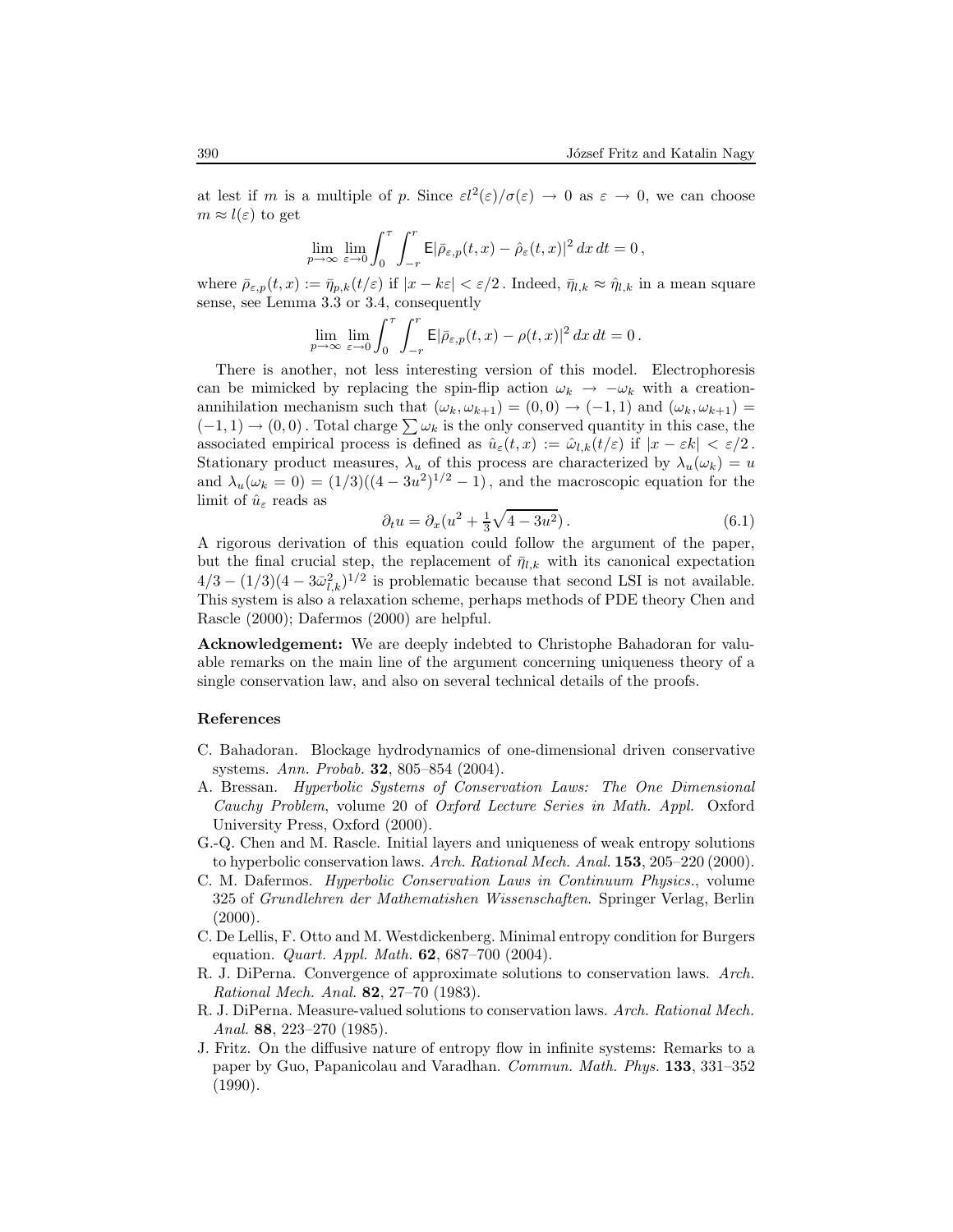- J. Fritz. An Introduction to the Theory of Hydrodynamic Limits, volume 18 of Lectures in Mathematical Sciences. The University of Tokyo, Tokyo (2001). ISSN 0919-8180.
- J. Fritz. Entropy pairs and compensated compactness for weakly asymmetric systems. Advanced Studies in Pure Mathematics 39, 143–171 (2004).
- J. Fritz and B. Tóth. Derivation of the Leroux system as the hydrodynamic limit of a two-component lattice gas. *Commun. Math. Phys.* **249**,  $1-27$  (2004).
- T. Gallouët and R. Herbin. A uniqueness result for measure-valued solutions to nonlinear hyperbolic equations. *Int. Diff. Equations* **6**, 1383–1394 (1993).
- G.C. Guo, G. Papanicolau and S.R.S. Varadhan. Nonlinear diffusion limit for a system with nearest neighbor interactions. Commun. Math. Phys. 118, 31–59 (1988).
- C. Kipnis and C. Landim. Scaling Limit of Interacting Particle Systems, volume 320 of Grundlehren der Mathematishen Wissenschaften. Springer Verlag, Berlin (1999).
- S. N. Kružkov. First order quasilinear equations in several independent variables. Mat. Sbornik 81 (123), 228–255 (1970). English translation: Math. USSR Sbornik 10:217–273.
- F. Murat. Compacité par compensation. Ann. Sci. Norm. Sup. Pisa 5, 489–507 (1978).
- O. Oleinik. Discontinuous solutions of non-linear differential equations. Usp. Mat. Nauk 12, 3–73 (1957). English translation: AMS Translations Ser. II, 26:95–172.
- S. Olla, S. R. S. Varadhan and H.-T. Yau. Hydrodynamical limit for a Hamiltonian system with weak noise. *Commun. Math. Phys.*  $155$ ,  $523-560$  (1993).
- E. Y. Panov. Uniqueness of the Cauchy problem for a first order quasilinear equation with one admissible strictly convex entropy. Mat. Zametki  $55$ ,  $116-129$  (1994). English translation: Math. Notes 55:517–525.
- F. Rezakhanlou. Hydrodynamic limit for attractive particle systems on  $z<sup>d</sup>$ .. Commun. Math. Phys. **140**, 417-448 (1991).
- F. Rezakhanlou. Continuum limit for some growth models. Stoch. Proc. Appl. 101, 1–41 (2002).
- L. Saloff–Coste. Lectures on finite Markov chains, volume 1665 of Lectures on Probability Theory and Statistics. Lecture Notes in Math. Springer Verlag, Berlin (1996).
- T. Seppäläinen. Existence of hydrodynamics for the totally asymmetric simple k-exclusion process. Ann. Probab. 27, 361–415 (1999).
- T. Seppäläinen. A variational coupling for a totally asymmetric exclusion process with long jumps but no passing. In Hydrodynamic Limits and Related Topics, volume 27 of Fields Institute Communications, pages 117–130. American Mathematical Society (2000).
- D. Serre. Systems of Conservation Laws, volume 1-2. Cambridge University Press, Cambridge (2000).
- L. Tartar. Compensated compactness and applications to partial differential equations. In Nonlinear analysis and mechanics, volume IV of Heriot-Watt Symposium, pages 136–212. Pitman, London (1979).
- B. Tóth and B. Valkó. Onsager relations and Eulerian hydrodynamic limit for systems with several conservation laws. J. Statist. Phys. 112, 497-521 (2003).